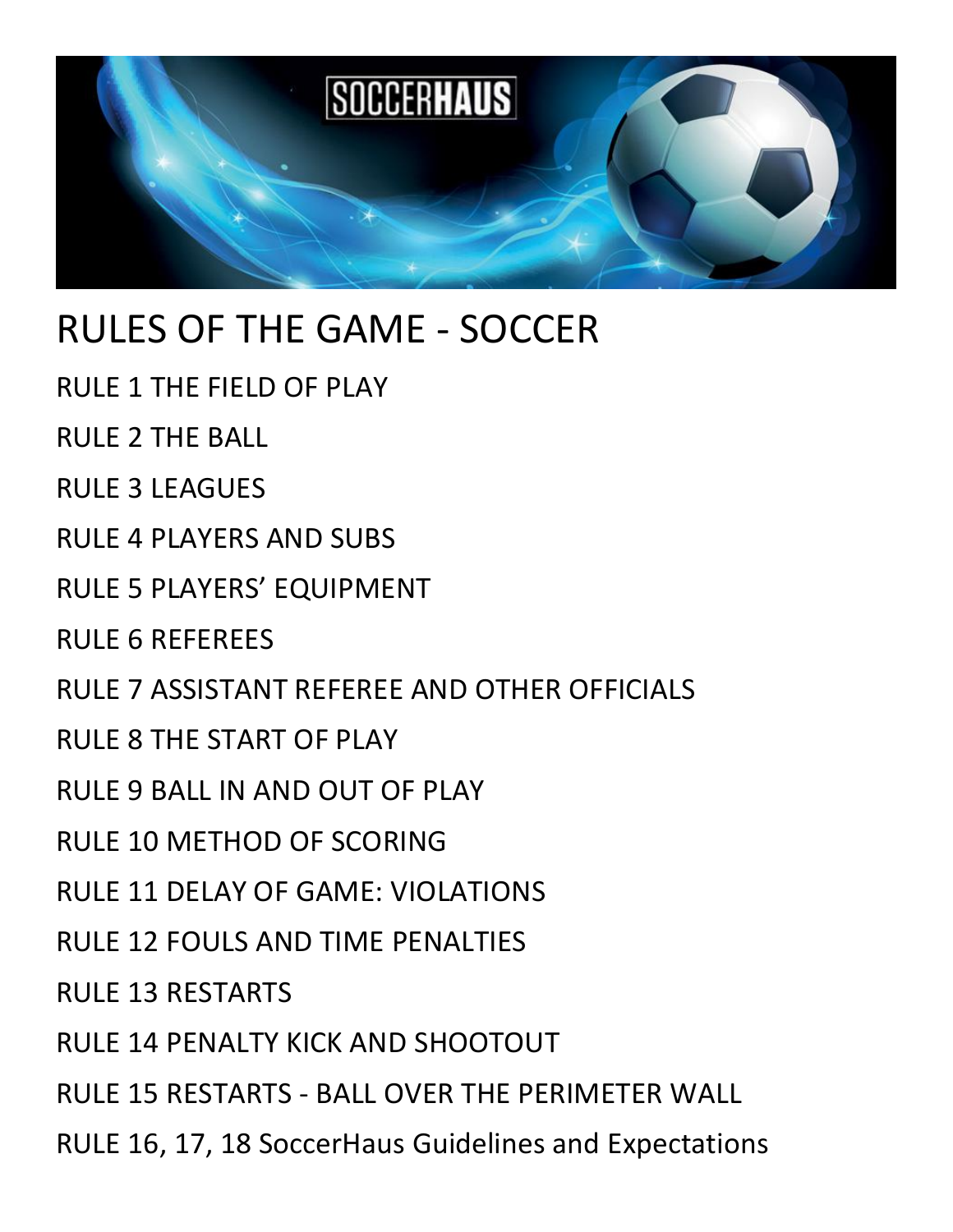## **RULE 1: THE FIELD OF PLAY**

1.1 DIMENSIONS: The length of the field of play shall not be more than 210 feet, nor less than 150 feet, and its width not more than 100 feet, nor less than 75 feet. The recommended field of play shall be 185 feet in length and 85 feet in width. SoccerHaus dimensions are 185 feet x 85 feet for both fields.

1.2 MARKING: The field of play shall be marked with distinctive white lines, not less than four inches (4") nor more than five inches (5") in width. A perimeter wall, which shall be part of the playing surface, shall enclose the touchlines and goal lines. A halfway line shall be marked out across the field of play. The center of the field of play shall be indicated by a nineinch (9") circular mark and a circle with a fifteen-foot (15') radius shall be marked from the center of this mark. A line marking shall be placed across the field fifty feet (50') from each goal line. Both line markings shall extend vertically to the top of the perimeter wall. A nine inch (9") circular mark (Shootout Mark) shall be at the center of each white line. (While it is preferable that all nine-inch (9") circular marks be red, it is permissible for all circular marks to be white.)

1.3 PENALTY AREA: At each end of the field of play two (2) lines shall be drawn at right angles to the goal line outside of each goalpost. They shall be measured eight feet (8') from the inside of each goalpost. These shall extend into the field of play for a distance of twenty feet (20'). A semicircle with a radius of fifteen feet (15') shall be drawn to join the two (2) lines drawn at right angles to the goal line. The area enclosed by these lines and the goal line and the area inside the goal shall be called the Penalty Area.

1.4 PENALTY KICK MARK: A nine-inch (9") circular mark shall be made within each Penalty Area twenty-four feet (24') from the midpoint of the goal line, measured along an un-drawn line at right angles thereto. These shall be the Penalty Kick Marks.

1.5 FREE KICK MARK: A nine-inch (9") circular mark shall be placed at the top of each Penalty Area arc for executing free kicks.

1.6 TOUCHLINE: A touchline shall be placed three feet (3') inside the perimeter wall on each side of the playing area. It shall be marked parallel to the perimeter wall by a series of lines a minimum of three feet (3') and a maximum of six feet (6') in length with a one foot (1') space between each line, from Corner Mark to Corner Mark.

1.7 CORNER MARK: A round corner mark, nine inches (9") in diameter, shall be placed three feet (3') inside the perimeter wall, directly below and perpendicular to the corner. A 15-foot white mark, one foot by two inches wide (1' x 2") shall be placed on the carpet at the base of the perimeter wall dasher boards 15' from the Corner mark in the direction of the nearest goal post

1.8 GOALS: The goals shall be placed on the center of each goal line within the perimeter wall and shall consist of two (2) upright posts, equidistant from the corner flags and fourteen feet (14') apart (inside measurement), joined by a horizontal crossbar, the lower edge of which shall be eight feet (8') from the surface of the carpet. The width and depth of the goalposts and crossbars shall not be less than four inches (4") nor exceed five inches (5"). The goalposts, crossbar and goal line shall have the same width. Nets shall be attached to the posts, crossbars and to the ground behind the goals. They should be appropriately supported and be so placed as to allow the goalkeeper ample room. The depth of the goal net shall be a minimum of five feet (5'). The goal post and crossbar shall be red in color.

1.9 REFEREE CREASE: In the neutral zone, inside the field of play at the halfway line, a semicircle having a radius of fifteen feet (15') shall be drawn from a point at the perimeter wall. No players are allowed in the Referee Crease at any time during a stoppage of play while the referee is in communication with the assistant referee. Violations to this rule will result in a 2-minute penalty for the player violating this rule.

1.10 TURF: An artificial playing surface (carpet) shall be affixed to the surface of the playing field. The Referees are directed to stop play if, in their opinion, the condition of the carpet creates a situation which is dangerous to the players or is deemed critical to the position of the players or ball thus creating an unfair advantage to a player or a team. If play is stopped to attend to carpet problems, play shall be restarted in accordance with Rule 8.5. A report of carpet problems shall be made to the facility operations. Chewing gum is not permitted on any field or in the facility.

1.11 PLEXIGLAS: League operations shall delineate Plexiglas requirements. Referees shall stop play immediately should the Plexiglas be shattered while the ball is in play. Play shall be restarted in accordance with Rule 8.5.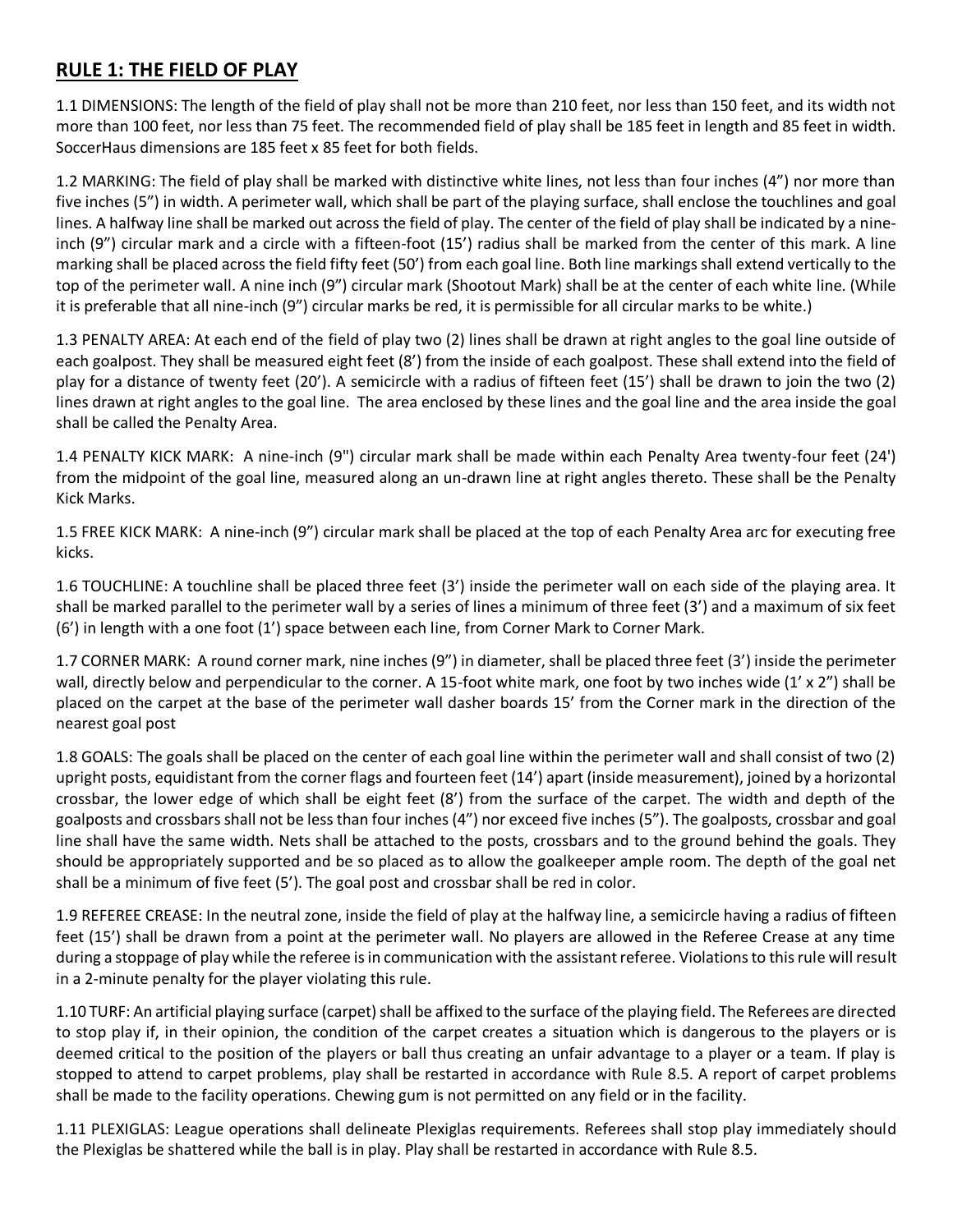1.12 GAME CLOCK: The game clock counts down the game time of each quarter and overtime period, while the ball is in play, and the intervals between quarters and any overtime. The game clock shall be clearly visible to the team benches, penalty boxes, and game official provided that it does not interfere with or obstruct the field of play. Besides game time, the game clock separately counts down and identifies Power Play time penalties. In case of a question over time remaining, the authority of the Referee supersedes any reading on the game clock. Officials must have a timing device in case of clock malfunction, so that time can be kept on the field.

1.13 HORN: Each game facility has a horn or buzzer, subject to the control of the Timekeeper, to be sounded upon the expiration of each quarter, any overtime period, and otherwise as set forth in Rule 6.

1.14 FIFTEEN FOOT MARK: A 15-foot white mark, one foot by two inches wide (1' x 2") shall be marked 15' from the FREE KICK MARK (equal to 20' from the Goal Line) to delineate where defensive players must retire during free kicks from the top of the arc

1.15 EXCEPTIONS: The Sports Director must approve any exception to specifications in Rule 1.

## **RULE 2: THE BALL**

2.1 APPROVED BALL SPECIFICATIONS: The ball to be used is the MASL approved ball, which shall meet the following specifications: The ball shall be spherical, and the outer casing shall be leather or other approved material. No material shall be used in its construction that might prove dangerous to the players. The circumference of the ball shall not exceed twenty-eight inches (28") and shall not be less than twenty-seven inches (27"). The weight of the ball at the start of the game shall not be more than sixteen (16) ounces nor less than fourteen (14) ounces. The pressure shall be equal to 9.0- 10.5 lb./sq inch.

2.2 BALL CHANGE: The ball shall not be changed during the game unless authorized by the Referee.

2.3 PROPERTY: The ball used in any game shall be considered the property of the SoccerHaus, and at the end of play it must be returned to the Referee.

2.4 DEFECTIVE BALL: If the ball bursts or becomes deflated during the course of the match, the game shall be stopped and restarted in accordance with Rule 8.5. If the ball bursts or becomes deflated during a stoppage of the game or during a restart after a stoppage of the game, the game shall be restarted with the appropriate restart. If the ball bursts during the taking of a penalty kick, the kick shall be retaken unless it has rebounded from the goalkeeper, goalpost, or perimeter wall.

## **RULE 3: LEAGUES**

3.1 LEAGUES: Leagues are considered either COMPETETITVE or RECREATIONAL. Competitive leagues are Men's Divisions 1-3 and COED Divisions 1-3. Recreational leagues are Men's Divisions 4 and lower and COED Division 4 and lower. This rule is in place to insure and maintain a competitive balance. SEE ALSO RULE 4.2.1 FOR CLARIFICATION OF PICKING EITHER COMPETETIVE OR RECREATIONAL.

3.2 OVER 30's LEAGUES: These leagues are exempt from these classifications, any official player who is at least 30 years of age (or turning 30 during the season) can play in these leagues.

3.3 LEAGUE FEES: All team fees must be paid in full, BEFORE THE START OF THE SECOND GAME. If a team is not able to pay in full by the start of the second game, the game will result in a forfeit. (NO EXCEPTIONS)

3.4 FORFIETS: Games which result in a forfeit will be scored 5-0 in the league standings. The team that forfeits will be charged a fee which must be paid before the next game can be played by that team.

3.5 RESCHEDULED GAMES: Teams must submit a Reschedule Request Form, in person or via the company's website, no less that 72 Hours (3 days) before the scheduled game time. There will be a fee charged to the team that is making the request if the game is successfully rescheduled. REQUESTS ARE NOT GUARANTEED, BOTH TEAMS MUST AGREE ON A NEW TIME AND DATE.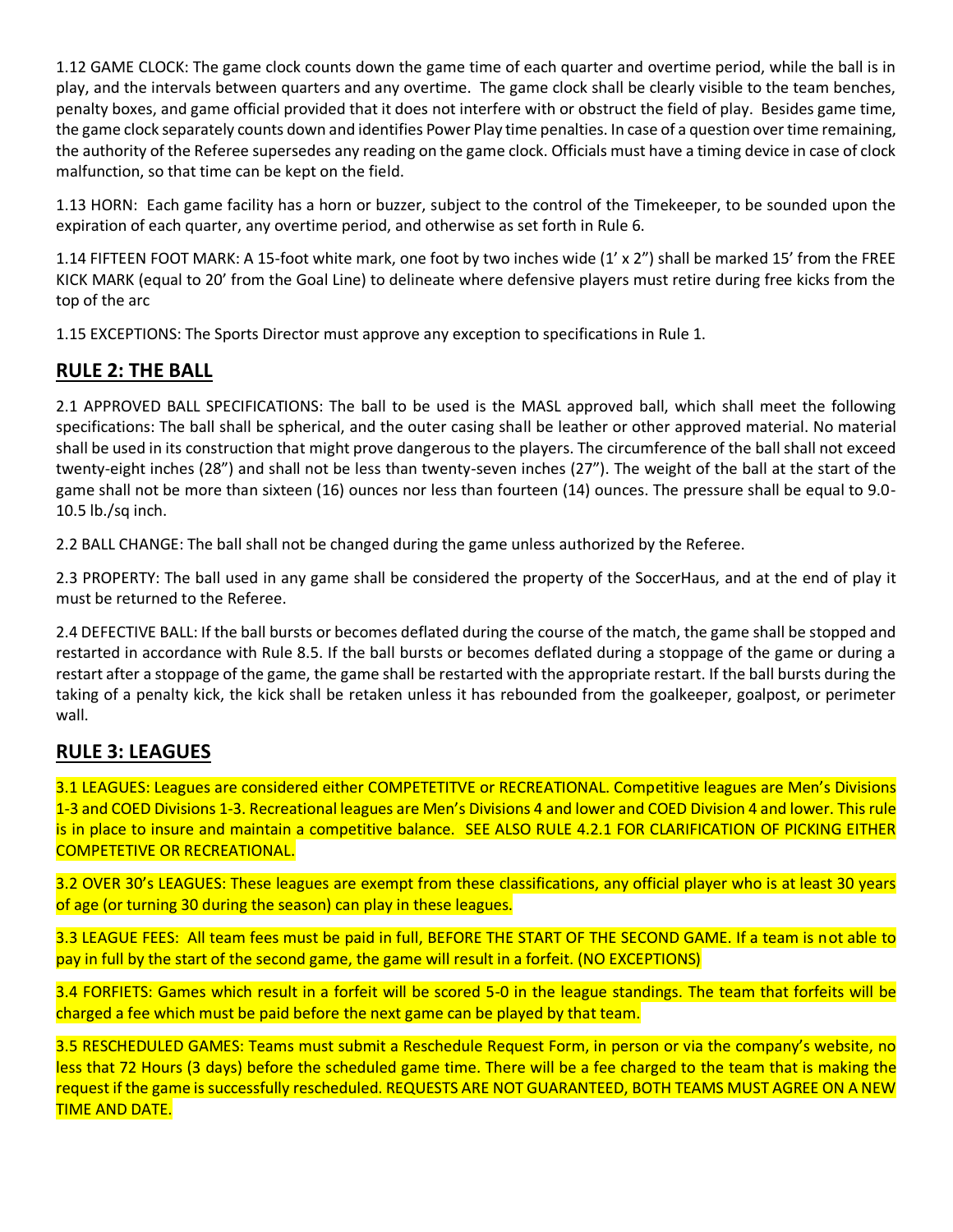#### **RULE 4: PLAYERS AND SUBS**

4.1 TEAMS: A game shall be played by two (2) teams, each consisting of not more than six (6) nor fewer than four (4) players on the field, one of whom must be the goalkeeper. If multiple time penalties are being served, there shall be a minimum of four (4) players per team, including the goalkeeper, on the field of play.

4.2 OFFICIAL PLAYERS: Only players that have been registered with and have signed the SoccerHaus waiver and have been issued a Player Card (COMPETITVE OR RECREATIONAL), are allowed in the Team Bench Area and must also be on the Team's official roster. All violators will be asked to leave the Bench area and go to the spectator side of the field. NO EXCEPTIONS.

4.2.1 ELIGIBLE PLAYERS**:** In order to maintain competitive balance player must choose between the two levels (COMPETETIVE or RECREATIONAL, see rule 3.1) and cannot play in both levels during a single season. If a player who is considered a "competitive" player wants to change their level, they can by game 4 but this change will continue for the remainder of the season. The same rule applies to a "recreational" player who chooses to change levels before the 4<sup>th</sup> game of the season. (No new players can be added to any rosters after the 4th game in any league).

4.2.2 PLAYER CARD: This card is a verification that a player has completed a waiver and has selected a level of play. The first player card will be issued to a player free of charge after a waiver has been signed and the players age is verified (I.D. is required). Players will have to give the card to the referee before playing to be verified or added to the team's roster. Player cards will be returned to team captain after each game. It is responsibility of each player to care for his/her card appropriately. If the player loses or misplaces the card, a replacement card will be printed for a fee. If a player is changing levels of play, the player must exchange the existing card for one reflecting the current level of play free of charge. SoccerHaus will hold the card not in use so that competitive balance is maintained amongst leagues.

4.3 SUBSTITUTES: All team bench personnel and players listed on the Official Line-up shall be subject to the authority and jurisdiction of the Referee.

4.3.3 ROSTERS: Team rosters will close after the 4<sup>th</sup> game of the season. NO NEW PLAYERS CAN BE ADDED TO A ROSTER AFTER THE 4™ GAME, even if this results in a forfeited game (unless it is a person from the Free Agent List, which must be verified by the Front Desk Staff & Referee).

4.4 UNLIMITED SUBSTITUTION: Playing with Too Many Players: During dynamic play, substitutions may be made at any time on an unlimited basis, provided the player substituted for is within the touchline at his own bench area, or off the field of play within his own bench area, (bench area defined as between your benches 2 gates and inside the 3foot line) before the substitution is made. Notwithstanding the above, neither the player entering the field, nor the departing player may participate in play and or gain an advantage during a period of time when they are simultaneously on the field and the ball is in play. Such violation shall result in a 2-minute Team Power Play penalty. It shall be the coach's choice as to which player serves the two (2) minute Power Play penalty which shall not accrue against that player for purposes of multiple accumulated time penalty ejection. If the ball leaves the field of play for any reason after a foul, then substitutions will be permitted. No one, including the same player who exited the field, can come back on without a warning or violation being called. The infraction is for any player coming back on. (Exception: if the violation includes more than two players for one team, the Referee must allow a player(s) to return to the field as a team cannot play with less than the minimum number of four (4) are on the field).

4.5 TIMED SUBSTITUTIONS: During guaranteed substitution occasions, teams shall be allowed fifteen (15) seconds to complete all player substitutions. If more than 15 seconds lapse the clock can be stopped at the Referee's discretion.

4.6 GOALKEEPER SUBSTITUTION: Any teammate may change place with the goalkeeper at any time as per regular substitution procedures, provided that the goalkeeper wears a jersey that distinguishes him from the other players and the Referees.

4.7 GUARANTEED SUBSTITUTION: During guaranteed substitution occasions, teams shall be allowed fifteen (15) seconds to complete all player substitutions The restart of play will be delayed to allow completion of substitution(s) on the following occasions: (a) After a goal has been scored. (b) After a time penalty has been assessed. (c) On an injury timeout. (d) At any unusual stoppage acknowledged by a Referee.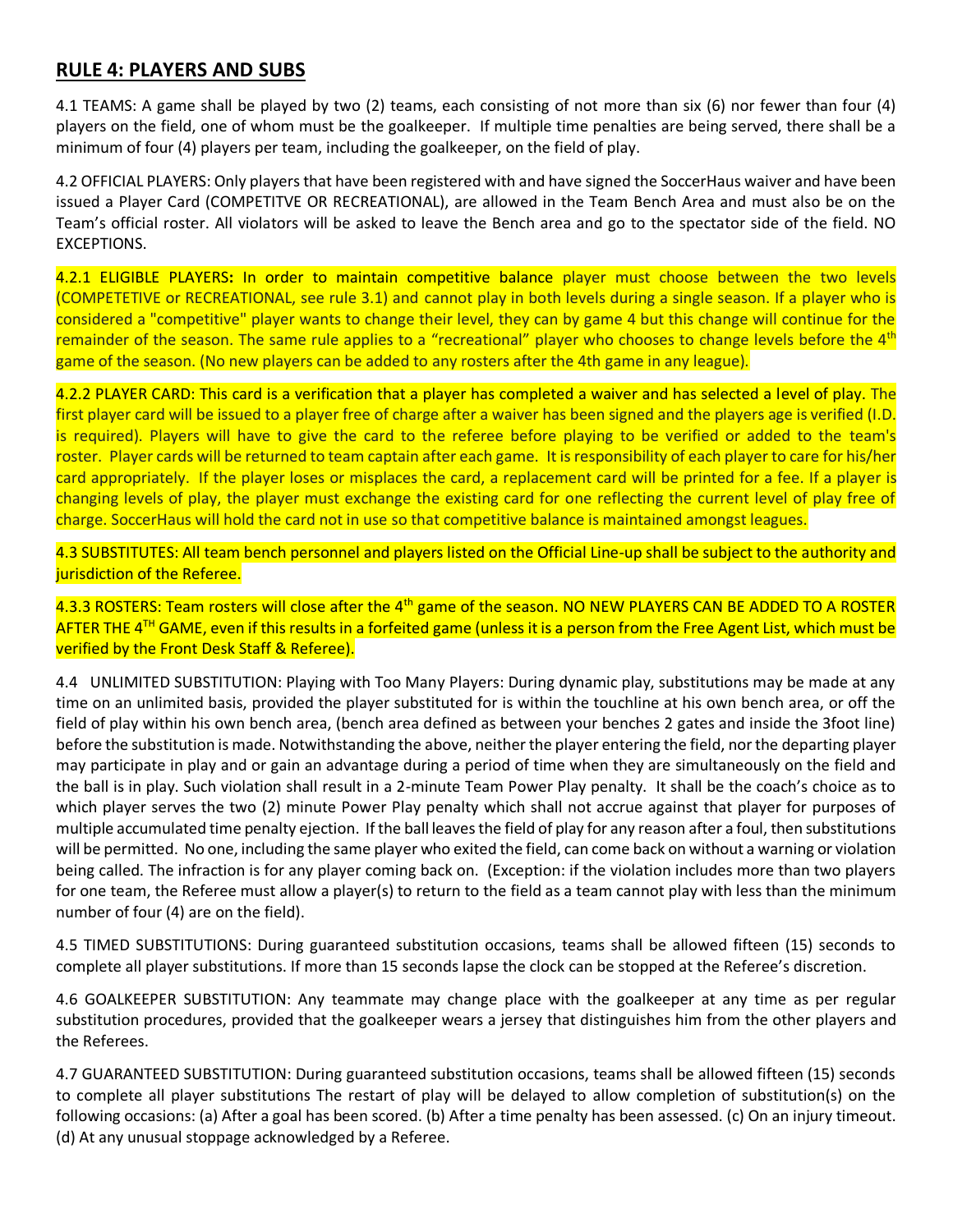4.8 INADVERTENT RESTART: If play is inadvertently restarted with too many players on the field after any guaranteed substitution, no penalty shall be assessed, and the game shall be restarted again properly.

4.9 TEAM CAPTAIN: Each team shall appoint a captain who shall be identified by wearing an official armband furnished by the club. No goalkeeper as designated on the lineup card or player/head or assistant coach shall be permitted to be captain. In the event of a dispute or problem, the Referee will inform the team captain of the decision and each captain will advise his coach. Only when invited by the Referee shall the captain have the privilege of discussing any point relating to interpretation of the Rules that may arise during the progress of the game. A protest or complaint about a penalty is NOT a matter "relating to interpretation of the Rules" and a five (5) minute Misconduct (non-Power Play) penalty shall be imposed against any captain or other player making such protest/complaint.

4.10 INJURED GOALKEEPER: In a situation where a goalkeeper is injured, a team trainer, after being signaled to enter the field of play, may attend to the goalkeeper. Following this attention, this injured goalkeeper may stay in the game. In any second situation and those thereafter, where a trainer is signaled onto the field to attend to this particular goalkeeper, that injured goalkeeper must be removed from the field of play and shall not be permitted to rejoin play until the next guaranteed substitution or when the ball has gone over the perimeter wall. In the case where a goalkeeper returns before such guaranteed substitution or the ball has gone over the perimeter wall, play shall be stopped for such and a five (5) minute Misconduct Technical Infraction penalty (non-Power Play) shall be assessed to that goalkeeper. In cases where the trainer is summoned to treat an injury to a goalkeeper between periods, or at halftime, this shall not be considered a suspension of play for purposes of this rule if the start of play is not delayed as a result.

4.11 GOALKEEPER WARM-UP: In cases where a team's trainer enters the field of play after being requested to do so by the Referee to attend to an injured goalkeeper, another goalkeeper from that team may warm up with a practice ball in close proximity to his Club's bench. Once the trainer leaves the field, the goalkeeper's warm-up must conclude.

4.12 INJURED PLAYER: If the clock is stopped for a player injury that player must leave the field of play and be replaced by another player. The injured player may return to play as soon as play is restarted.

4.13 PENALIZED PLAYER INJURY: If a penalized player is injured and requires medical attention, he may proceed to his team's bench area, and a substitute may be designated by the coach to serve the injured player's time penalty in the penalty box. In this case, the injured player may not rejoin play until the first guaranteed substitution or when the ball has gone over the perimeter wall following the expiration of his time penalty.

4.14 SUBSTITUTION ON GOALKEEPER DISTRIBUTION, CORNER KICKS, AND KICK-INS: Goalkeeper Distributions, Corner Kicks and Kick-In restarts shall not be delayed for substitution purposes. Notwithstanding the above, if too many players are simultaneously on the field when the ball is in play and either player participates in play and gains an unfair advantage an illegal substitution violation resulting in a 2-minute Power Play penalty (as in Rule 3.4) shall be assessed.

4.15 BLOOD: The Referee shall send any player to his team bench who requires treatment for blood regardless whether the blood is his own or another's or is on his body or uniform. Following treatment, the player must show the Referee, prior to reentering at a guaranteed substitution or the ball over the perimeter wall, that he has covered any wound or that the blood has been adequately treated, the blood must be removed from the player's uniform and obtain the Referee's approval. This shall be recorded by the AR and treated the same as an injury stoppage.

## **RULE 5: PLAYERS' EQUIPMENT**

5.1 USUAL EQUIPMENT: The equipment of a player (during the entire game) is a **shirt, shorts, Long socks, shin guards, and indoor soccer footwear.** Shirts are to remain tucked into the shorts, and socks are to be pulled to the knee, thereby covering the shin guards. No Exceptions, Socks must be worn, and shin guards properly covered by an appropriate pair of socks. Sweatpants may be worn, but blue jeans and or regular daily clothing are not allowed and all violators will be asked to leave the playing area, until which time they can return with proper playing equipment or clothing.

5.1 (a) DANGEROUS EQUIPMENT: Players shall not be permitted to wear necklaces, chains, watches, fitness bands at any time during the playing of the game. Players not conforming to League standards will not be allowed to play until they remove the item. Rings shall not be worn; however, if a player is unable to remove a ring, he shall be required to properly tape the ring to his finger to ensure that it does not present a danger to him or other players. Any cast worn must be properly padded to the satisfaction of the Referee. **If a Referee finds that a player is wearing articles not permitted by**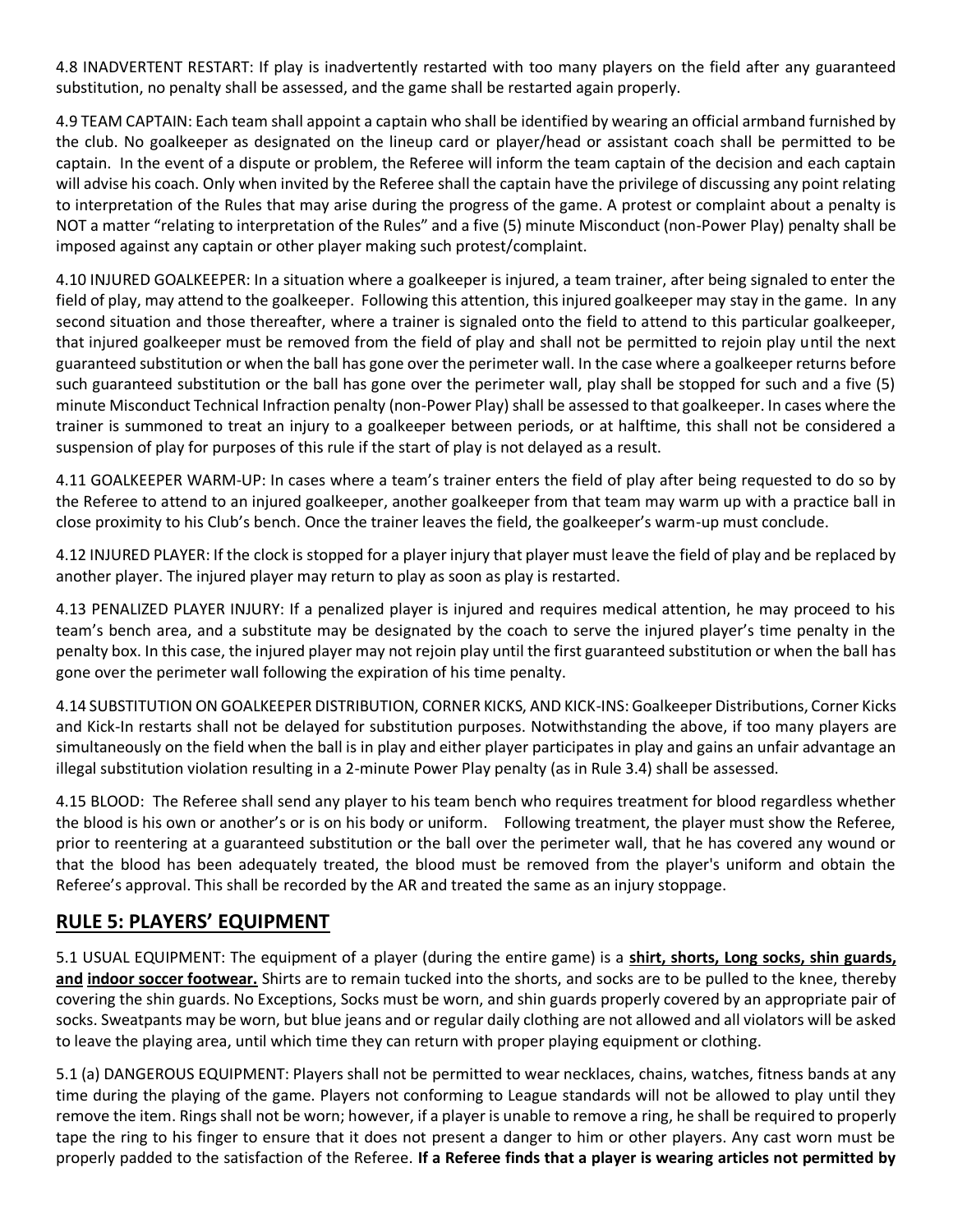**the Rules and/or constitute a danger to him or other players, he shall order the player to properly pad or remove the dangerous articles, if the player refuses to cover or remove the article then they will not be allowed to play until such article is removed or covered. This includes: watches, fitbits or any other device worn on the wrist.**

5.2 FOOTWEAR: A player's footwear must conform to the following standards: Flat soled shoes or Turf Shoes which is footwear with more than thirty (30) molded mini-studs shall be permitted. A player who loses a shoe during the normal course of play may continue to participate until the next stoppage in play. Under no circumstances may a player leave the bench without shoes to participate. Players not conforming to League standards will be reported to League operations for administrative action.

**5.2.1 Red Field –Blue Field** – **Soccer Cleats are allowed**. No metal or screw-in cleats allowed or baseball or football cleats allowed while playing Soccer. All cleats are subject to inspection by the Referee. If improper footwear is being worn the player will be asked to leave the field of play and not return until they have the proper footwear on their feet. Soccer cleats, turfs or flats. (Soccer Cleats do not have a stud on the front of the shoe for safety purposes).

Cleats being worn can be re-evaluated after a few months after the SoccerHaus doors open, depending on the wear and tear on the turf, possibility of asking all players to wear flats or real turf shoes as defined above under 4.2 Footwear.

5.3 SHINGUARDS: All players must wear shin guards during play. Shin guards are defined as protective equipment that is commercially available and designed specifically to protect the shins. A player who loses a shin guard during the normal course of play may continue to participate until the next stoppage in play at which substitution is guaranteed. Under no circumstances may a player leave the bench without shin guards to participate. Players not conforming to League standards will be asked to leave the playing area and can return when they have the proper equipment.

5.4 GOALKEEPER: Uniform and Equipment: The Goalkeeper's uniform should feature different colors than his Teammates', opponents' and the Game Officials' uniforms. The Goalkeeper's dominant jersey color(s) shall be completely different than his Team's jersey color(s) and that of the opponents Team. While the Goalkeeper's shorts and socks may be the same as the rest of his Team, the League strongly encourages the Goalkeeper to wear an entire outfit that completely contrasts that of his Team's. Each Team should carry an extra, unnumbered Goalkeeper jersey for a player not normally a Goalkeeper who is substituted at Goalkeeper for whatever reason. Any field player who replaces the goalkeeper must wear a goalkeeper jersey, except in delayed time penalties situations. The goalkeeper may wear protective headgear if approved by the League.

5.5 INFRINGEMENT: For any infringement of this rule, the player at fault shall be sent off the field of play to adjust his equipment and he shall not return without first reporting to a Referee, who shall be satisfied that the player's equipment is in order. The player shall only enter at a guaranteed substitution. A 5-minute Misconduct non power play penalty shall be assessed to the offender who enters the game in breach of the conditions of this Rule having failed to carry out the equipment adjustment as ordered.

## **RULE 6: REFEREES**

6.1 REFEREES: One (1) Referees and one (1) Assistant Referee (Scorekeeper), shall officiate each game. The authority of the Referees commences when they enter the arena. The Referees are responsible for the record of the game, the control of the timekeeper and allowing the full or agreed time, adding time lost through accident or other cause. When referenced anywhere in these Rules, the word "Referee" shall refer to both Referees on the field of play and for purposes herein the male gender shall refer to both male and female.

6.2 POWERS: Referees' decisions on points of fact connected with play shall be final so far as the result of the game is concerned. The Referee's power to assess penalties and maintain control of the game, extends to violations of these Rules committed during play, during stoppages, and as players and other team personnel proceed to and from the field of play. Referee's decisions on the field of play and in regards to infractions in the Bench and immediate field area are FINAL. SoccerHaus Referees have jurisdiction over players and spectators as long as you are in the SoccerHaus.

The Referee has the power to: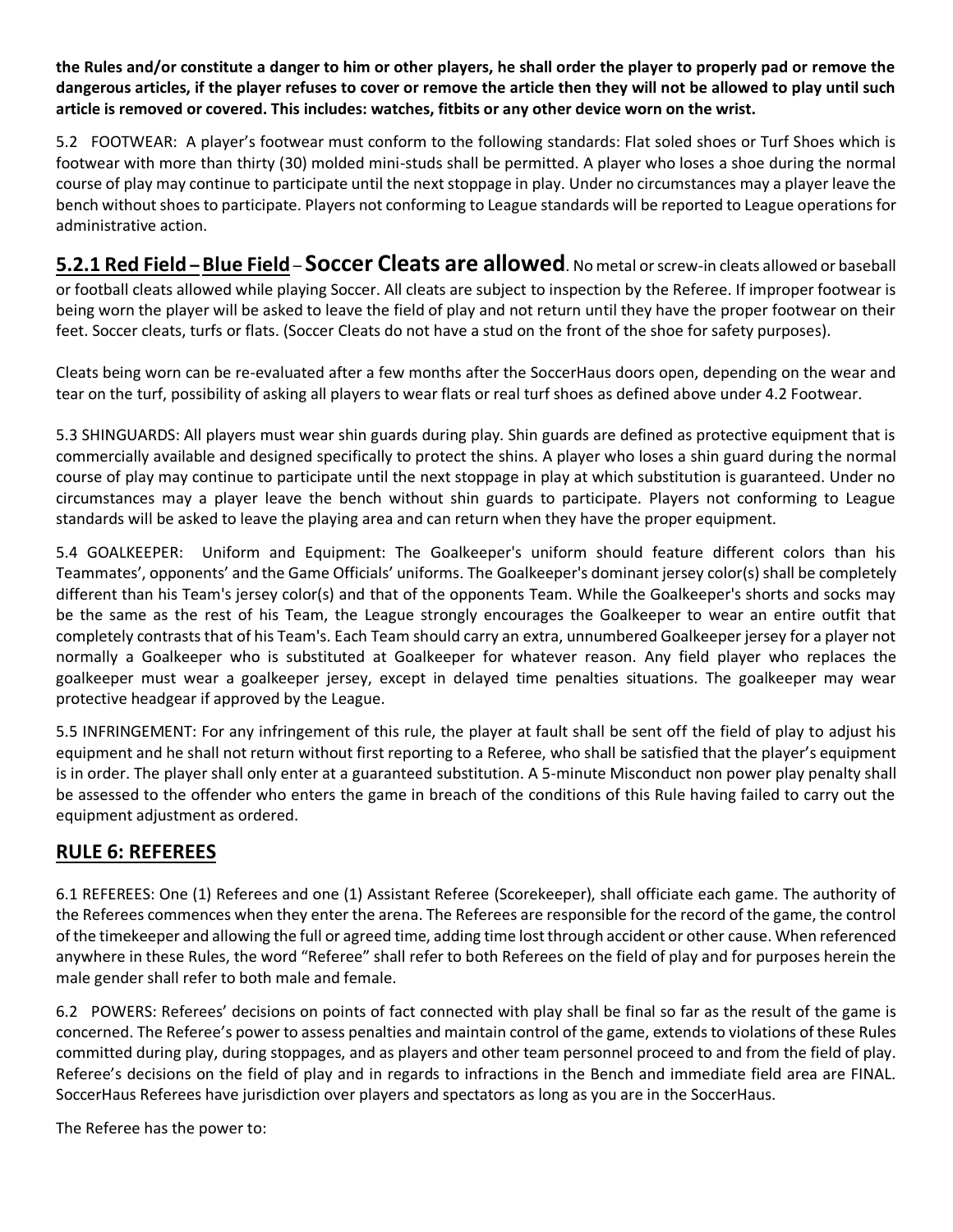6.3 WARN/PENALIZE/REPORT /CAUTION/EJECT: **From the time the Referee enters the arena, he has the authority to penalize or report any team, player, bench personnel, or spectator as required by these Rules, for fouls, time penalties, warning to including all Blue, Yellow, and Red Card offenses, regardless whether the ball is "in play."** Should a player simultaneously commit two (2) or more different violations, the Referee shall penalize the most serious violation.

(a) Apply Advantage: The Referee allows play to continue when the team against which an offense has been committed will benefit from such an advantage and penalizes the original offence if the anticipated advantage does not ensue at that time.

(b) Exercise Discretionary Power: The Referee has discretionary power to stop the game for any violation and to suspend or terminate the game by reason of the elements, interference by spectators, or other cause which he deems necessary. In such case the Referee files a detailed report.

(c) Prohibit Entry On the Field: The Referee ensures that no unauthorized persons enter the field of play. Bench personnel may enter the field of play at their team bench between periods.

(d) Restart Signal: The Referee signals the restart of the game after specific stoppages. **A whistle is required for a restart on top of the Arc ALWAYS, on the 3rd line DOT, or if the player asks for 15ft., after any stoppage of play, ie- injury, 2 minute penalty or any cardable offense, restart after a goal, Start of the game from the kickoff mark.** 

(e) Ball Approval: Decide that the balls provided for a match meet with the requirements of Rule 2.1.

(f) Halt Play Due to Injury: The Referee may stop the game, if a player has been injured, and have the player removed from the field of play, in accordance with Rule 3.12.

(g) Non-Player Discipline: Penalize or eject, as set forth under Rule 12 any coach or non-playing team personnel who enters the field of play without Referee permission, except:

(1) During game stoppages officially designated and acknowledged by the Referee.

(2) During an injury timeout when acknowledged by the Referee.

(3) Between Halves

(4) In cases of a goalkeeper injury at which times the coach and/or other non-player team personnel may attend to the injured goalkeeper with the permission of the Referee.

6.4 GAME REPORT: The Referee shall file a Game Report that includes information on any disciplinary action taken against players, and/or team officials and any other reportable incidents that occurred before, during, or after the game.

6.5 REFEREE DECISIONS: All Referee decisions made on the field of play are FINAL, keeping in mind that Referees make decisions based on what they see during the course of play, your angle may be different then the referees angle and or line of sight during a particular play or foul or infraction. All Referees at SoccerHaus have gone through extensive training with our Sports Director and have passed a knowledge of the game evaluation and knowledge of the rules of play. We do appreciate your input about our referees, and we encourage you to express any concerns about our staff with our Sports Director in a private setting, not on the fields in front of other players or spectators. If you want the Referees to respect you as a player, then also show them the respect as a referee. All complaints will be heard in a private setting with our Sports Director. Please email or Call to ask for a private meeting to discuss any issues with our referees. We do apply the 24-hour rule, this gives all parties time to cool off and think about what had transpired and have a discussion with a much clearer head.

## **RULE 6: ASSISTANT REFEREE (TIMEKEEPER) AND OTHER OFFICIALS**

6.1 ASSISTANT REFEREE / TIMEKEEPER: The Assistant Referee's duties, subject to the Referees' decision, shall be:

(a) Responsible for indicating illegal substitutions.

(b) Keeping a record of the game to include required "reportable" information as specified elsewhere in these Rules.

(c) Controlling the penalty box area and managing the Bench Area for inappropriate language and or behavior of players.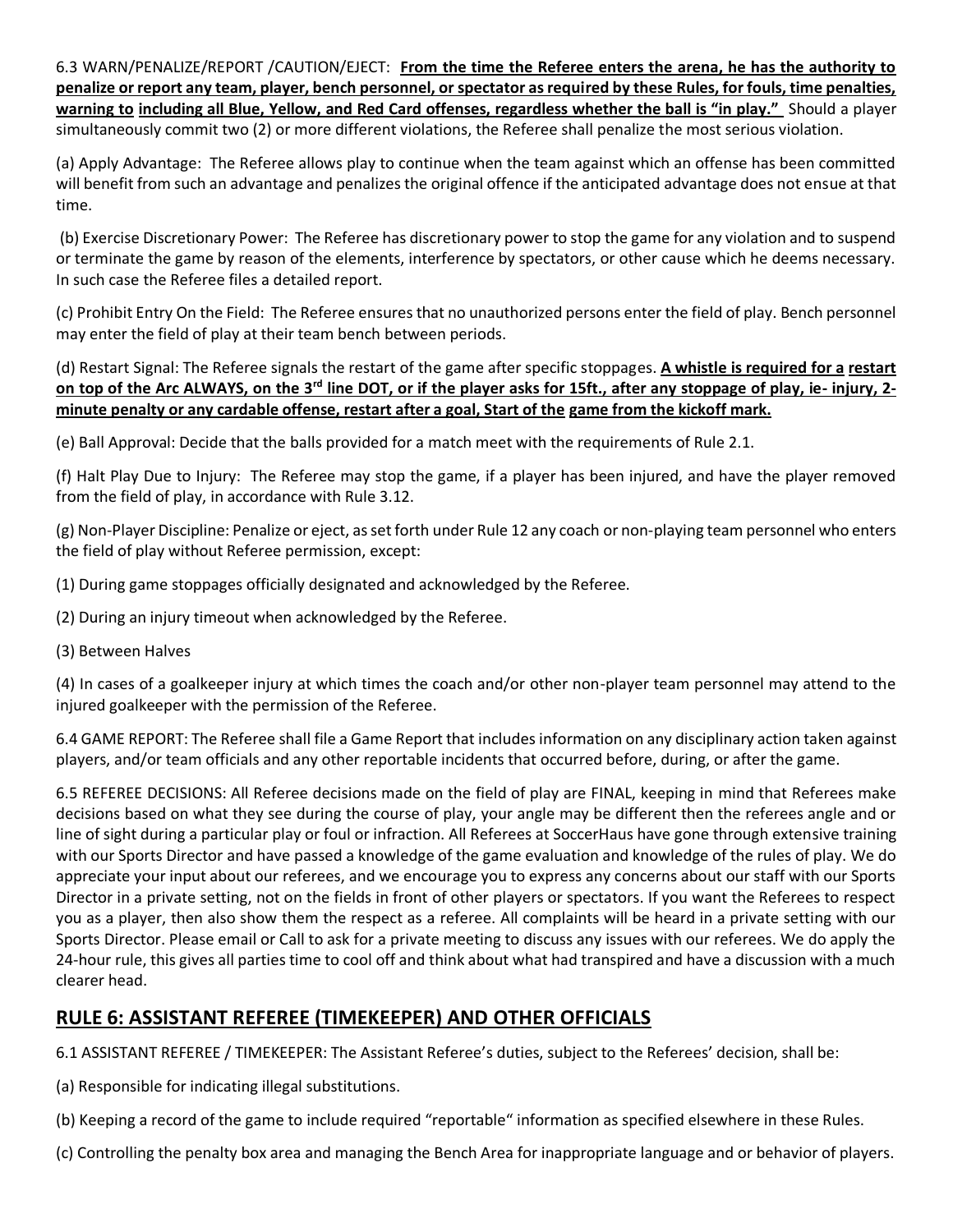(d) Supervising the serving of time penalties under the Referees' jurisdiction and ensuring the correct posting of Power Play time penalties on the arena scoreboard.

(e) Checking the players in as they enter the Bench Area

(f) Indicating ball out of play in the bench areas and penalty box areas. The Assistant Referee shall signal violations of this Rule by means of a hand gesture or horn. The decision of the Referee shall supersede.

(g) Assist with recording of goals, fouls, and penalties on the Official Game Report.

(h) Communication with center Referee, Assistant Referee has all the same powers the Center Referee has.

(i) Running and Controlling the game clock

6.3 TIMEKEEPER: The timekeeper shall act as the official timekeeper for the game and shall be equipped with an appropriate stopwatch. The timekeeper shall assist the Referee by operating the official clock and scoreboard.

#### **RULE 7: DURATION OF THE GAME**

7.1 DURATION: The duration of a regulation game shall be two (2) Halves of twenty-five (25) minutes each for a total of fifty (50) minutes. All games are based on an Hour time slot, this allows for each team to have a 5 minute warm up period that begins at their designated start time. Halftime will be 2 minutes or less at the teams discretion. This will allow 2 minutes at the end of each game for players to gather their things from the bench area and make room for the next teams to come in.

# **7.1 INCLEMENT WEATHER: GAMES WILL NOT BE CANCELED AS LONG AS GARDEN OF THE GODS ROAD IS OPEN. ALL GAMES WILL BE PLAYED AT THEIR SCHEDULED TIME, IT IS AN INDOOR FACILITY. TEAMS THAT JUST DECIDE NOT TO COME AND PLAY THEIR SCHEDULED GAME WILL FOFEIT THE GAME, IT WILL NOT BE RESCHEDULED UNLESS THE FACILITY CLOSES.**

## **RULE 8: THE START OF PLAY**

8.1 BEGINNING THE GAME: The home team shall decide the choice of ends, and visiting team shall take the kick off. After the Referee has whistled, the game shall be started by a player taking a kickoff (i.e. a kick at the ball while it is stationary in the center of the field of play). Every player of the team opposing that of the kicker shall remain not less than fifteen feet (15') from the ball. Players from both teams shall remain in their own halves of the field until the ball is in play. The ball shall be deemed in play when it has been played (touched) in any direction. The kicker shall not play the ball a second time until another player has touched it. Playing the ball twice includes instances where a player taking the kick plays the ball off the perimeter wall to himself, before it has been touched by another player. A goal can be scored directly from a kick off.

8.2 AFTER A GOAL HAS BEEN SCORED: The game shall be restarted in like manner (Rule 8.1) by the opposing team. The Team may restart play as quickly as they wish to or within 30 seconds.

8.3 AFTER THE END OF THE 1<sup>ST</sup> HALF: The next half will begin after a 3-minute break with the teams switching sides, and the team that did not kick off the previous half will kick off to begin the 2nd half.

8.4 PUNISHMENT: For any infringement of this Rule, the kick off shall be retaken, except in the case of the kicker playing the ball again before it has been touched by another player. For this offense, a player of the opposing team shall take a free kick.

8.5 RESTART - CAUSE NOT MENTIONED: In any situation where a team has clear possession of the ball when play was stopped for any cause not mentioned in the rules, the team with possession shall be awarded a free kick. When restarting the game after a stoppage of play for any cause not mentioned elsewhere in these Rules and neither team was in possession, the Referee shall drop the ball at the place where it was when play was stopped and it shall be deemed in play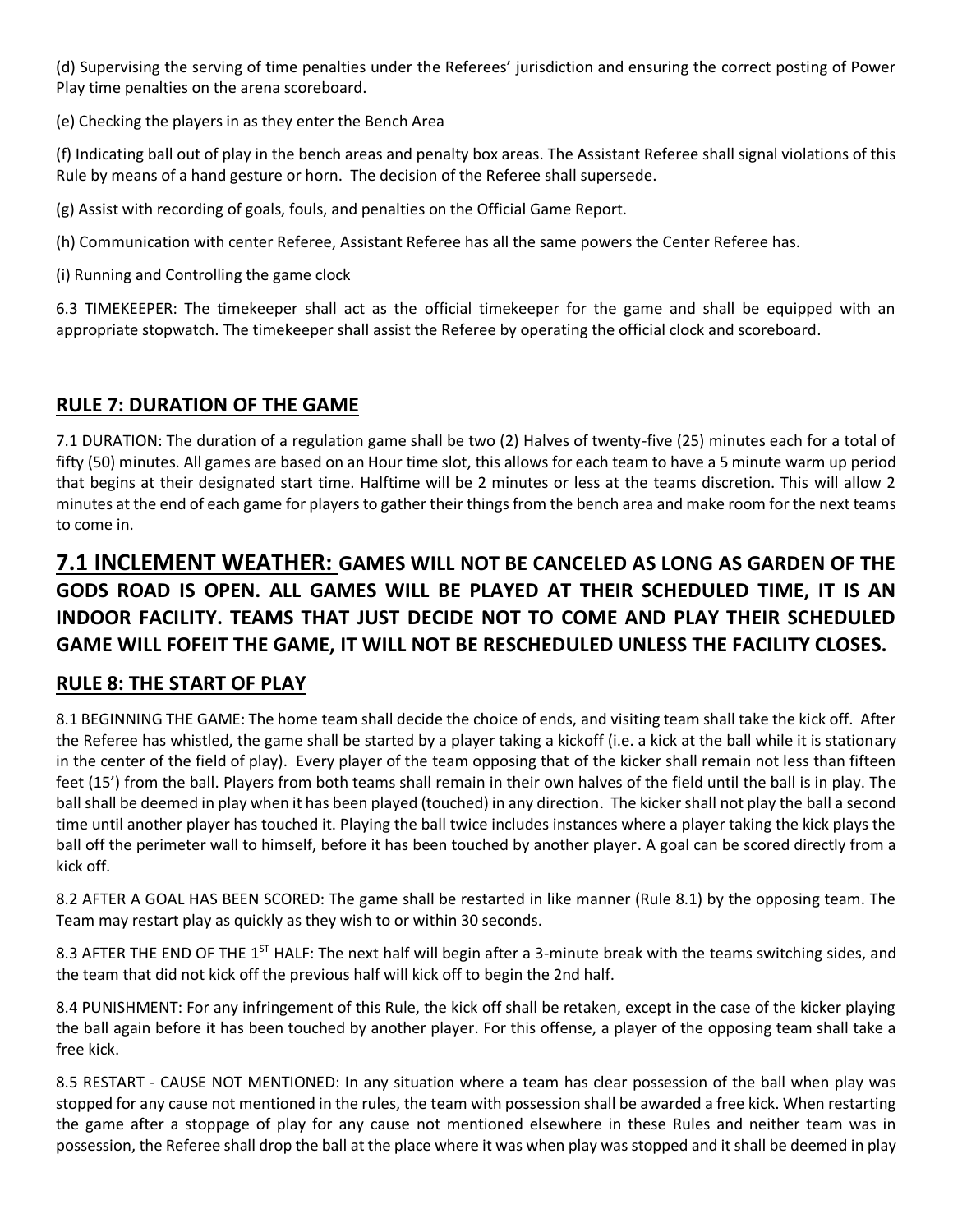when it has touched the ground. When restarting the game after a stoppage of play, which occurred while the ball was inside the penalty area, the Referee shall drop the ball at the Free Kick Mark. Once the ball has touched the ground, a player may play the ball twice (or more times) in succession. A player shall not play the ball until it has touched the ground. If this Rule is not complied with, the Referee shall again drop the ball.

8.6 FIVE SECOND PLAY REQUIREMENT: Failure by a team to put the ball into play within five (5) seconds after the Referee has signaled the ball ready for play or by the blowing of the whistle, shall result in a possession turnover to the opponent. If an opponent is impeding in the automatic 3 feet area the referee may not begin his count until the player has moved beyond the required 3 feet.

#### **RULE 9: BALL IN AND OUT OF PLAY**

9.1 BALL IN PLAY: The ball is in play at all times from the start of the game to the finish, including:

- (a) If it rebounds from a goalpost, crossbar, or perimeter wall into the field.
- (b) If it rebounds off a Referee when he is on the field of play.
- (c) In the event of a supposed infringement of the Rules until a decision has been made by the Referee.

9.2 BALL OUT OF PLAY: The ball is out of play:

(a) When it has wholly crossed the perimeter wall.

(b) When it has made contact with any part of the building superstructure above the field of play. For such contact, **a free kick will be awarded to the opposing team at the nearest 3rd line to where the ball was last played, unless the ball touches the superstructure within the goal arc – then the ball is placed on top of the ARC. In superstructure** situations the ball is considered to have left the field of play for purposes of allowing team substitutions.

(c) When the game has been stopped by one of the Referees.

(d) In situations where the ball becomes lodged between sections of glass or the perimeter wall, it shall be considered put out of play and the Referees shall restart play with a Drop Ball in accordance with Rule 8.5.

(e) When the ball makes contact with anyone who is on the team bench.

#### **RULE 10: METHOD OF SCORING**

10.1 LEGAL GOAL: Except as otherwise provided by the Rules, a goal is scored when the whole of the ball has passed over the goal line prior to the buzzer sounding, between the goal posts and under the crossbar, provided it has not been thrown, carried or intentionally propelled by hand or arm, by a player of the attacking side, except in the case of a goalkeeper who was within his own penalty area when he legally propelled the ball.

10.2 SCORING: All goals shall be of equal value, one (1) point each goal. The team scoring the greater number of goals during the game shall be declared the winner.

10.3 OUTSIDE INTERFERENCE: A goal cannot, in any case, be allowed if the ball has been touched and/or prevented by some outside agent from passing over the goal line. If this happens in the normal course of play, other than at the taking of a penalty kick (see Rule 14), the game shall be restarted in accordance with Section 8.5

#### **RULE 11: DELAY OF GAME: VIOLATIONS**

11.1 THREE-LINE PASS: If any player, including the goalkeeper, plays the ball over three lines (two white lines and halfway line) in the air towards his opponent's goal line, without it touching another player, the perimeter wall or a Referee on the field of play between the white lines, the Referee shall award a free kick to the opposing team at Shootout mark closest to where the ball was played from. This includes the goalkeeper throwing the ball over three lines with his hands.

#### **RULE 12: FOULS AND TIME PENALTIES**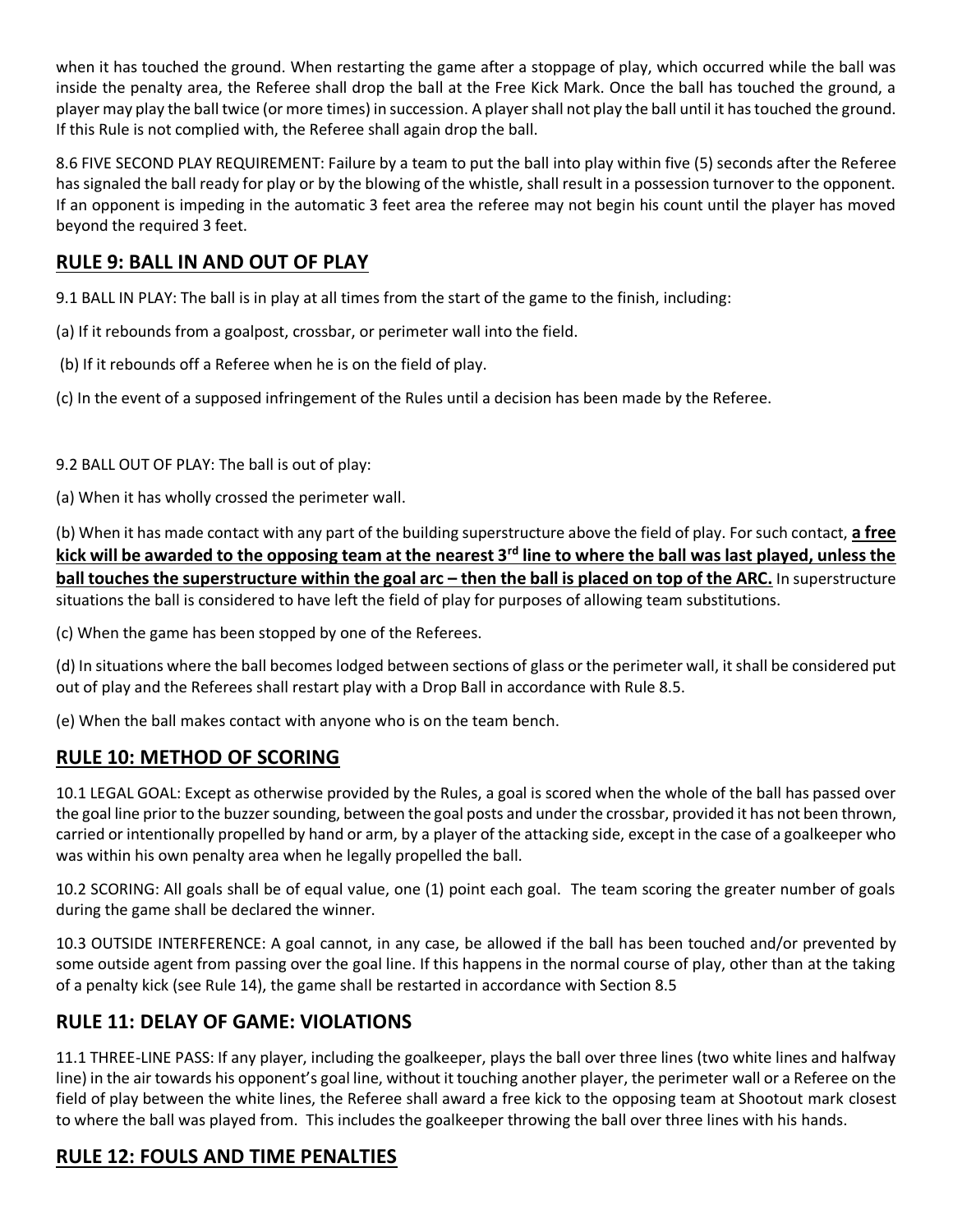12.1 FOULS: A player who intentionally commits any of the following offenses while the ball is in play shall be penalized by the Referee awarding a free kick to the opposing team, to be taken at the point of the infraction, subject to exclusions in Rule 13.

(a) Kicks or attempts to kick an opponent;

(b) Trips an opponent, i.e. throwing or attempting to throw him by use of legs or by stooping in front or behind him;

## (c) Reckless Tackle which endangers the safety of an opponent: **NO SLIDE TACKLING AT ALL OR ANY ATTEMPT TO LEAVE YOUR FEET TO IMPEDE ANOTHER PLAYERS PROGRESS, THIS WILL RESULT IN AN AUTOMATIC 2-MINUTE PENALTY AND POSSIBLE EJECTION FROM THE GAME.**

(d) Jumping at an opponent and making contact with the opponent.

(e) Charges an opponent from behind unless the latter is shielding the ball in a legal manner; when possession is unclear.

(f) Charges an opponent in a violent or dangerous manner. If a player deliberately turns his back to an opponent when he is about to be tackled, he may be charged but not in a dangerous manner;

## **(g) Strikes, Head Butts, Punches, Elbows, attempts to strike, punch, elbow, head butt, or spits at an opponent. Any of these violent acts calls for immediate ejection from the game and a Red Card will issued. Red Cards will be assessed by the Sports Director and penalties will be given accordingly to the individual to include setting out additional games as well as a monetary fine to get back into the league.**

(h) Holds an opponent;

(i) Pushes an opponent;

(j) Handles the ball, i.e. carries, strikes, or propels the ball with his arm or hand (this does not apply to a goalkeeper in his team's penalty area); Hand Balls are procedural penalties and do not count towards the foul count.

#### (k) Boarding, i.e. propelling an opponent into the perimeter wall. **An Automatic two (2) minute Power Play time penalty will be assessed for boarding.**

(l) Playing in a dangerous manner; Referee discretion.

(m) Charging fairly at an improper time, i.e. playing with the shoulder, when the ball is not within playing distance of the players concerned; double teaming a player along the wall is considered dangerous and a foul will be called. Double teaming along the wall results in aggressive play and for the safety of all players will not be allowed.

(n) When not playing the ball, intentionally obstructing an opponent, i.e. running between the opponent and the ball, or interposing the body so as to form an obstacle to an opponent.

(o) Charging the goalkeeper or attempting to obstruct the GK throwing or kicking the ball except when he is outside the penalty area.

(p) Player who acts in an unsportsmanlike manner. Referee Discretion

12.2 TIME PENALTIES: Time penalties shall be classified and noted as follows:

BLUE CARD = 2-MINUTE POWER PLAY PENALTIES: Coed: 2 minute penalties assessed to a female will be served by the female that was issued the Blue Card but the team must play with 2 females on the field during the penalty, so a male must substitute with a female for the duration of the 2-minute penalty.

YELLOW CARD = 5-MINUTE MISCONDUCT: (INDIVIDUAL CARD-NON-POWER PLAY) Player may not return to play for 5 minutes. Foul Language towards another player, referee, timekeeper, a fan or spectator. Consider this a cooling off period to keep you in the game.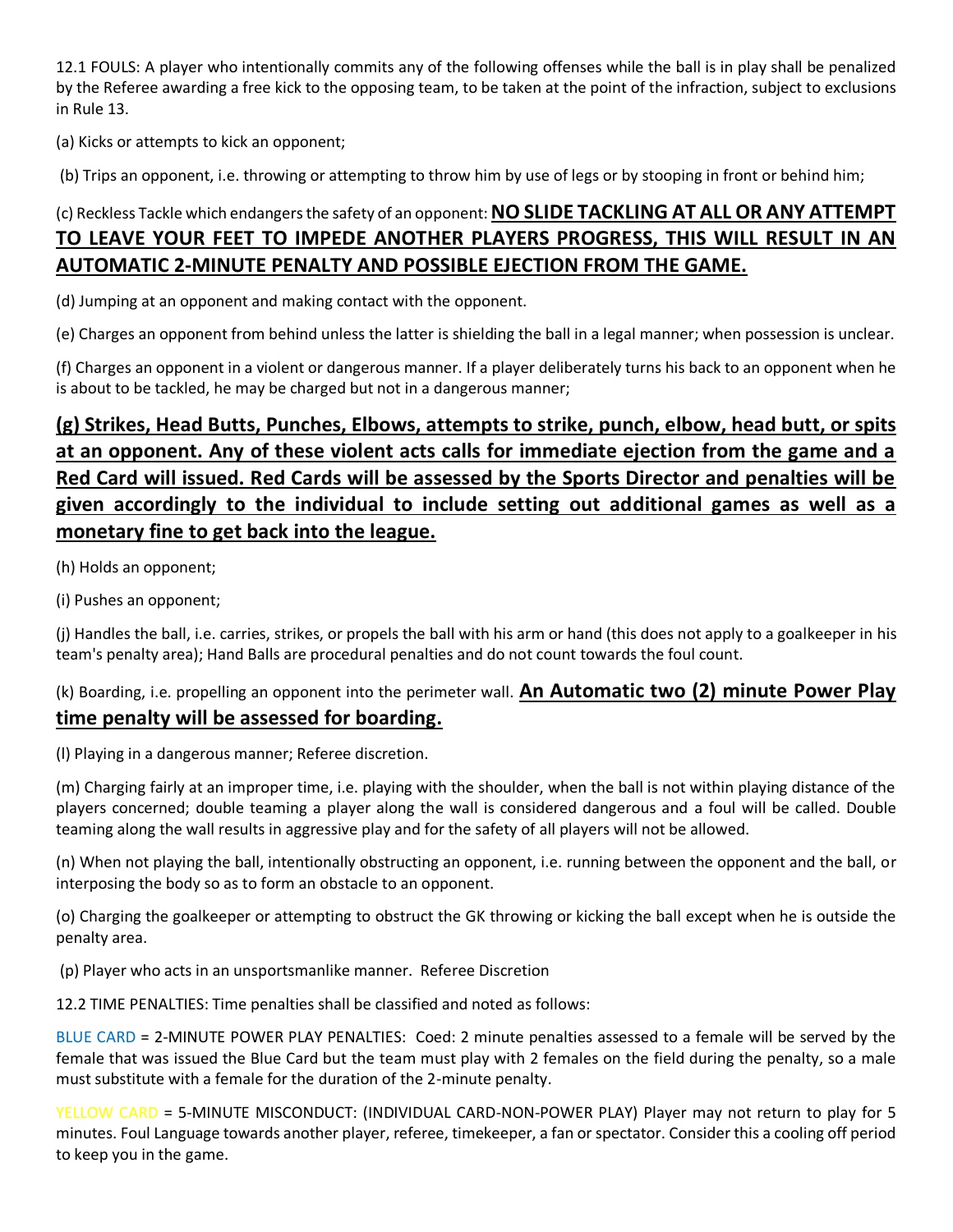3 Blue cards in the same game = sending off from that game. Evaluation of infractions to determine any further action.

2 Blue and 1 Yellow Card in the same game = sending off from that game. Evaluation of infractions to determine any further action.

2 Yellow Cards in the same game = sending off from that game and a 1 game suspension. Possible Fine to return to play.

**RED CARD** – sending off from that game immediately and up to a 1 game suspension or more depending on the RED CARD infraction. Evaluation of the infraction to determine any further action. All Red Cards incur a Monetary Fine to return to play. 1<sup>st</sup> Red Card = \$25 / 2<sup>nd</sup> Red Card = \$50 / 3<sup>rd</sup> Red Card = \$50 fine and a six (6) month suspension + six (6) months of probation. Any Red or Yellow Cards during Probation Period and the player will be suspended again for another six (6) months + six (6) month probation, possible suspension for LIFE. Accumulation applies to all players over a twelve (12) month period which begins from the  $1<sup>st</sup>$  Red Card a player receives. SEE RULE 12.9

**Red Card Appeal:** Red Card suspensions can be appealed via email to the Sports Director. The 24-48 hour rule applies to this email as well. The best thing for a player to do is to accept their Red Card and leave the facility without any further incident and after 24-48 hours the player may email to appeal and discuss their infraction, a player's behavior after receiving a Red or Yellow card will weigh on the facilities decision and their ultimate Fine and or suspension. All Fines and Suspensions are Final once the appeal has been processed and If no appeal then Fines or suspensions are Final after 48 hours. SEE RULE 12.9

12.3 PENAL TIME PENALTIES: A two (2) minute Power Play time penalty may be assessed against players for committing any of the offenses outlined in Rule 12.1

(a) – (p) committed while the ball is in or out of play. A time penalty must be assessed for incidents of boarding, elbowing, spitting, striking, and for other offenses deemed severe, blatantly tactical, or blatant in nature. These penalties shall be administered by the showing of a Blue Card, Yellow Card or Red Card by the Referee and shall be two (2) minutes in length for Blue and 5 minutes in length for Yellow and Red (a) Any two (2) minute penal power play time penalty, with the exception of any Sending Off Offenses, assessed to the goalkeeper, shall be served by the goalkeeper.

12.4 Eight (8) FOUL PENALTY: Any team that accumulates Eight (8) fouls will be assessed a two (2) minute Power Play Time Penalty. Fouls accumulated in the first half will carry over to the second half. After the 8 foul penalty, the team foul count will begin again. In the interval between periods, the officials will provide each coach with the amount of fouls their team has accumulated. For Coed games the 8<sup>th</sup> foul penalty must be served by a male, there must be 2 females on the field at all times.

12.5 DELAYED TIME PENALTIES (BLUE OR YELLOW CARD ADVANTAGE): In situations where the Referee would want to penalize a player for an infraction by issuing a time penalty while at the same time wishing to apply the advantage clause of Rule 5, the Referee shall acknowledge the foul or infraction and signal that the advantage is being continued by raising a Card above his head and maintaining that signal until such time as:

(a) Opponent Possession: The offending team gains control of the ball, upon which time the Referee shall signal the foul or infraction by means of a whistle and appropriately penalize the offending player. Play is restarted as a free kick at the spot of the original foul that created the delayed penalty. Possession shall be defined as a player having clear control of the ball for more than one (1) second.

(b) The Referee stops play by whistling any other stoppage (i.e. foul by either team or ball out of play). The player guilty of the foul that initiated the delayed blue or yellow card advantage shall be appropriately penalized. If the ball goes out of play during the Delayed Time Penalty situation the restart of play is the appropriate restart for the ball out of play (i.e., kick-in, corner kick, goal keeper distribution). If another foul is committed during the Delayed Penalty situation by either team the restart of play is with the foul that was committed that stopped the play. If a foul is committed during the advantage worthy of a second time penalty, both penalties shall be assessed and appropriately served.

(c) Goal: If a goal is scored during the Delayed Card Advantage the offending player's penalty shall be recorded for accumulation purposes, but he shall serve no time. A previously penalized player shall be released from the penalty box in the event of a Power Play goal.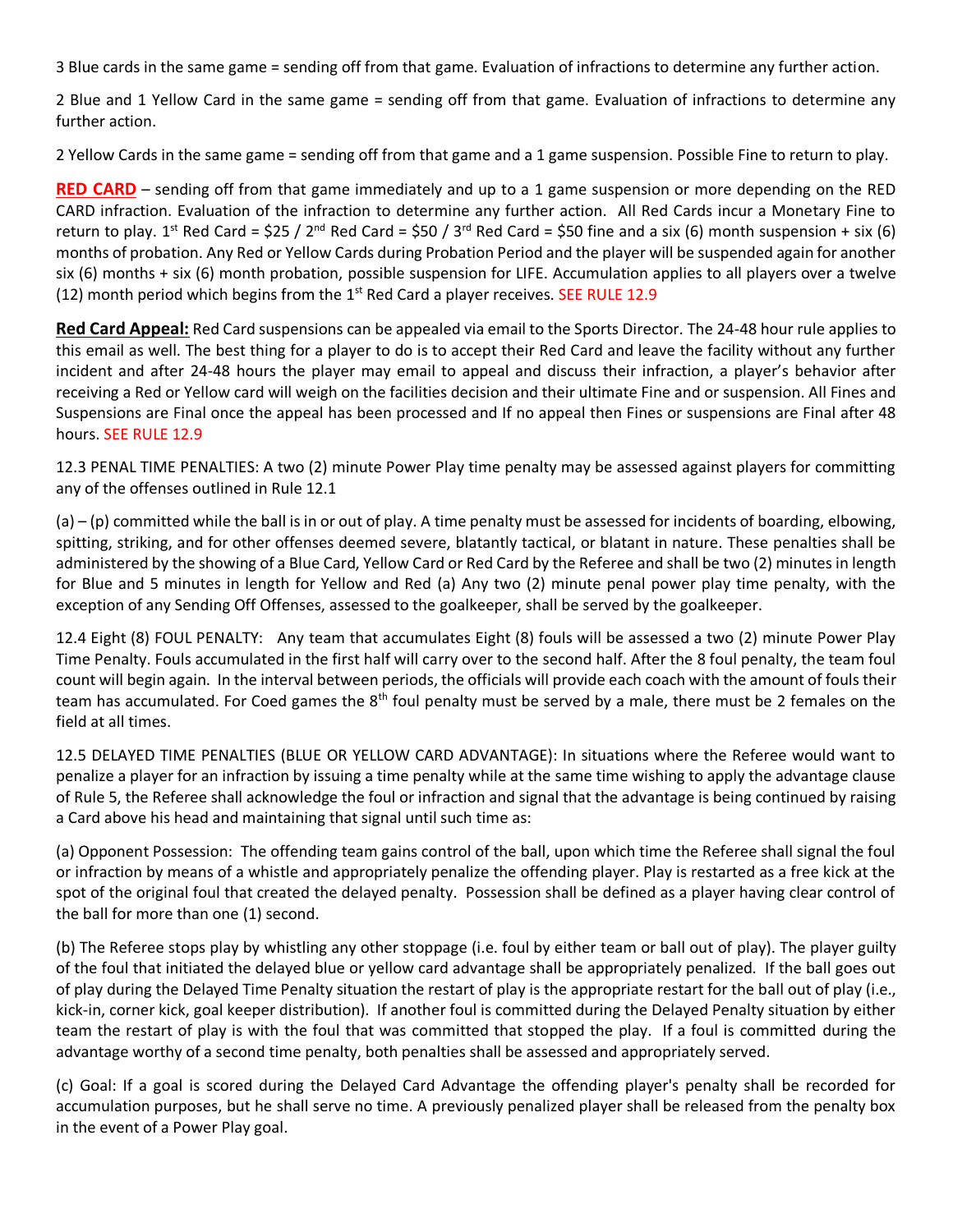12.6 ADDITIONAL POWER PLAY PENALTIES: As delineated elsewhere in the Rules, a two (2) minute Power Play Penalty shall be issued for the following

(a) Substitution violation: see Rule 3.: see Rule

(b) Any player who attempts to gain a foul by "diving", "embellishing" or "faking" his team can be issued a Warning. A second violation by any player on that team will result in a Blue Card (2) minute power play penalty.

12.7 MISCONDUCT PENALTIES: A five (5) minute Misconduct Penalty shall be assessed against players who show disapproval, by word or action, of the decision by the Referee or other game officials or acts in a severe un-sportsmanlike manner. These penalties shall be administered by the showing of a Yellow Card and shall be five (5) minutes in length. Misconduct penalty time shall not be entered on the arena scoreboard. As no Power Play is awarded to the opposing team, the offending player may not exit the penalty box until the first guaranteed substitution or when the ball goes over the perimeter wall and is out of play, after his penalty time has expired. A player whose misconduct penalty expires does not have to report to the bench, he may go directly on the field as a player. Similar misconduct by bench personnel (or non-players) shall be recorded for purposes of multiple penalty Power Play and ejection for that individual. Should any player or non-player exhibit misconduct at the conclusion of the game, the Referee shall not display the appropriate card, but shall submit a detailed report to the League and inform the team that such a report has been filed.

(a) Misconduct by Non-Players: Misconduct involving non-playing personnel shall be considered administrative in nature, and shall be reported to the League. No time penalty shall be served for such offenses.

(b) Team Misconduct: Team Misconduct shall be defined as physical or verbal abuse of the Referees where the offender is not identifiable. For any team violation, the Referees shall assess a Misconduct penalty to the coach of the offending team. This Rule shall not prohibit Referees from penalizing individual players or non-playing personnel. The Referee may issue a "bench warning" before issuing an individual or team misconduct.

(c) Game Delay: Game Clock will begin at the designated start time for the game, if a team cannot field enough players (4) to start the game within 5 minutes (so at 20 minutes of the  $1<sup>st</sup>$  half) the game will be a forfeit and the winning team will get maximum points for the forfeit.

(d) Ball Played or Thrown Off the Playing Field: During a stoppage of play immediately following a goal, should a player intentionally kick, throw or play the ball off the playing field, such player shall be assessed a five (5) minute Misconduct non power play Time Penalty.

(e) A five (5) minute Misconduct Penalty accessed to the goalkeeper shall be served by the goalkeeper. A five (5) minute Misconduct Penalty assessed to the goalkeeper does not result in a penalty kick or shootout.

(f) A Blue Carded player who does not immediately proceed to the penalty box will be assessed an additional five (5) minute Misconduct non-power play penalty. A teammate must serve the two (2) minute power play portion. The penalized player must serve the entire seven (7) minute penalty.

(g) A player who commits a foul, that in the opinion of the referee is more severe than a two (2) minute penalty, but in the opinion of the referee not severe enough for an ejection may be assessed a Yellow card also which is a five (5) minute Major Penal Misconduct Penalty in addition to the two (2) minute penal power play penalty. A teammate must serve the two (2) minute power play portion. The penalized player must serve the entire seven (7) minute penalty.

12.8 TECHNICAL INFRACTIONS: A two (2) minute Power Play penalty or A five (5) minute non-Power Play penalty may be assessed for the following offenses:

(a) Player Violations. A player committing any of the following offenses: (1) Player leaves penalty box prior to expiration of time penalty. (2) Player interferes in shootout procedures (3) Player commits delay of game violation (4) Encroachment, after a team warning (5) Player leaving early on a shootout.

(b) Violations by other non-player personnel shall result in Misconduct penalty and the incident shall be reported to the League.

(c) Delay of Game: Players of either team shall not engage in tactics that delay the restart of the game immediately following the Referee's whistle to stop play.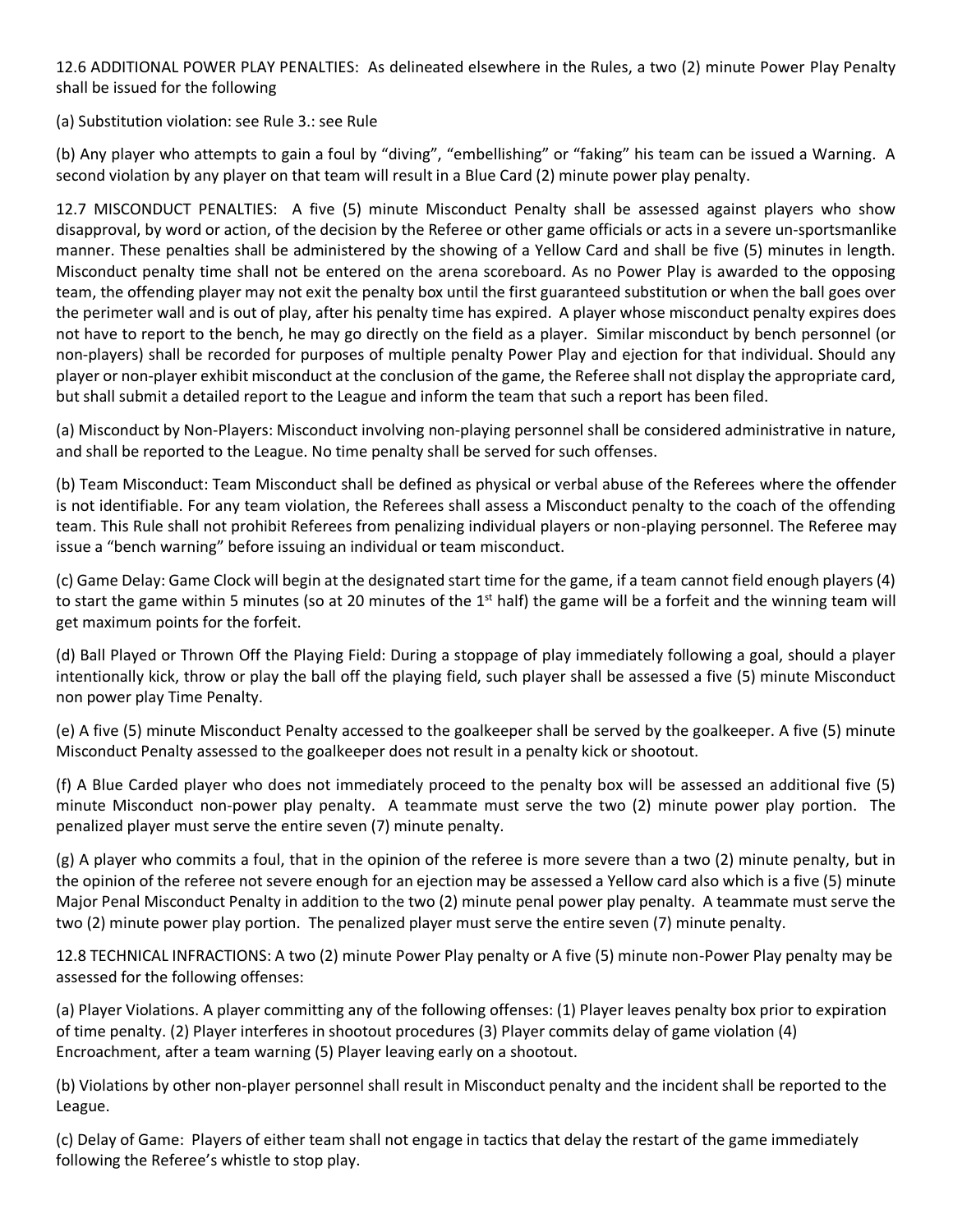12.9 SENDING OFF – Red Card - (with Power Play): A player or non-player shall be ejected and a five (5) minute Power Play Penalty awarded for incidents of: ( the 5 minute team penalty lasts the whole 5 minutes even if the other team scores. )

Red Card Procedure

- 1) Player leaves the facility without their player card, and Head Ref fills out Red Card Report
- 2) Player Card kept at front desk, at the same time Red Card Report submitted
- 3) Player and Captain contacted after 24-48 hours due to "cool off period", and CCTV Review

4) Director of Referee's and Sports Director determine severity of penalty based on the parameters set below in (a) – (i)

5) Call and email Captain and then the player (in that order) with the verdict - 1 game suspension or more due to severity of the infraction, and a \$25 or more fine imposed to be paid before the player returns from the suspension.

6) Captain can either accept the decision, or file an appeal for the length of the suspension via email to the Sports Director, you cannot appeal the Red Card itself, once the Red Card has been issued it will stand.

- 7) Player adheres to the consequence
- 8) Player pays the fine, gets the card back after compliance
- 9) Red Card Report filed and stored

10) **All Fines and suspensions must be paid and completed before the player can return to play. If a player plays in multiple leagues, they will have to sit out all games until the sit out for the league they got the card in has been done and all fines paid in full.**

Red Card Suspensions are Due to Severity of the Infraction:

(a) Serious Foul Play as determined by the Referee or Assistant Referee: CCTV REVIEW + 1 - 6 GAMES + FINE, BASED ON THE SEVERITY OF THE INFRACTION.

(b) Last Man Foul that denies a goal scoring opportunity, as determined by the Referee or Assistant Referee, if it occurs in the Arc it results in a PK, outside the ARC will result in a Shootout. CCTV REVIEW + 1 GAME AND FINE

(c) Foul or Abusive Language or Action. CCTV REVIEW + 1 GAME AND FINE

(d) Violent Conduct, Assaulting a player, ie - intentionally Head Butting, punching or attempting to throw a punch or intentionally elbowing or Kicking another player. Targeting another player with intent to injure or do harm as determined by the Head Ref and or AR. : CCTV REVIEW - BASED ON SEVERITY OF THE INFRACTION - 6 MONTH to12 MONTH SUSPENSION - POSSIBLE LIFETIME BAN FROM SOCCERHAUS + fine.

(e) Third man into an Altercation, unless they are assisting the ref with their teammates. CCTV REVIEW 1 - 6 GAMES + FINE

(f) Anyone coming off the Bench joining an Altercation. (Exception for players assisting the ref in calming team down ). CCTV REVIEW 1- 6 GAMES + FINE

(g) Leaving the penalty box or the bench area and JOINING an Altercation. CCTV REVIEW 1-6 GAMES + FINE

(h) Spitting on or at an opponent or game official. CCTV REVIEW 1-6 GAMES + FINE

(i) Accumulation of Time Penalties. If a player accumulates three (3) time penalties he shall be ejected. No additional time penalty shall be given for the ejection itself. CCTV REVIEW 1 GAME + FINE

(j) Multiple Red Cards in a 6 month period – CCTV REVIEW 3 MONTH – 6 MONTH SUSPENSION + FINE – SEE Rule 12.2

All Red Cards will automatically get a CCTV Review before any suspensions are imposed. All suspension lengths are subject to the severity of the infraction. Red Cards cannot be removed, once the card has been issued it will stand, however, Suspension lengths can be appealed via email to the Sports Director.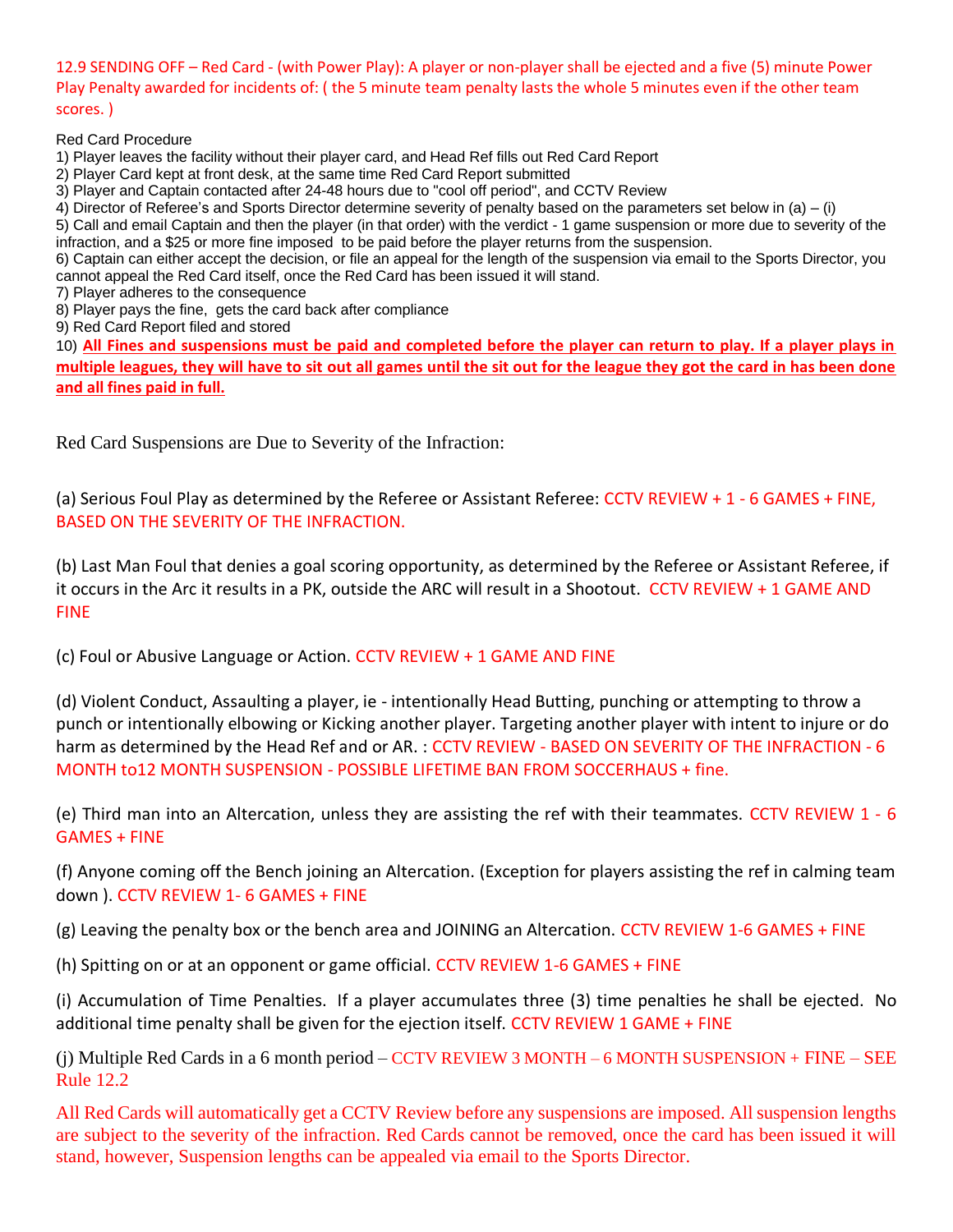12.10 DURATION/EXPIRATION OF TIME PENALTIES: Two-minute Penal time penalties issued to players shall be subject to the following concerning duration and expiration of penalty time. A player whose time penalty has expired must immediately leave the penalty box, subject to other restrictions in this Rule.

(a) Power Play Goal: If a team is reduced to a lesser number of players on the field of play than its opponents due to time penalties, and such team is scored upon by its opponent, then the player having the least amount of un-expired Power Play time remaining may return. (This includes cases where a Power Play goal is scored during a delayed blue or yellow card.) This also includes goals scored on a Shootout. The first player into the penalty box is the first player out.

(b) Equal Number of Penalties: In situations where an equal number of players from each team are serving time penalties and a goal is scored, no player shall be released and no time penalty voided, as it is not a Power Play goal.

(c) Multiple Penalties (Team): There must always be a minimum of four (4) players on the field for each team. If a team has two (2) players serving penalties and a third player receives another penalty, the third player must go to the penalty box. He shall, however, be replaced by a substitute since four (4) players must be on the field. The penalty time for the third player will not commence until that of the first player has elapsed. The first penalized player shall not return to the field until the ball has left the field of play after the expiration of his penalty time or the opposing team scores a goal. Should both the first and second penalties elapse while all three players are still in the penalty box (the team is now entitled to five players), then the first penalized player may rejoin play. Likewise, in the case where the third player's penalty elapses, the second player may rejoin play. In the final case, the third player may exit the penalty box at the first guaranteed substitution or ball over the perimeter wall after the expiration of his penalty.

(d) Multiple Penalties (Player): For multiple time penalties assessed against a player in a single instance (ball out of play until restart), the guilty player shall serve the entire accumulated time. If appropriate, he shall be joined by a teammate in the penalty box, who shall return to play at the conclusion of the Power Play time penalty as a field player.

(e) Penalty Box Exit: Once a player enters the Penalty Box, he shall remain there for the duration of his penalty time. A player shall not leave the penalty box unless released at one of these occasions:

(1) The expiration of his time penalty, provided that his release does not place too many players on the field (when three or more players are serving time penalties)

(2) At the end of half he would be allowed to go into the locker.

(3) A Power Play goal is scored against his team (and his penalty has the least remaining time among his penalized teammates if any)

(4) Should a player leave the penalty box prior to the expiration of his time penalty to participate in play, this shall be considered another 2- minute penalty.

(5) Should a player leave the penalty box prior to the expiration of his time penalty to participate in dissent or an altercation, this shall be considered Violent Conduct and he shall be ejected.

(f) Penalty Box Decorum: Penalized players must go directly to the Penalty Box immediately following the signal by the referee. The player is required to remain seated until 10 seconds prior to release. Players are not permitted to leave the Penalty Box. Failure on the part of the player to abide by the Penalty Box Decorum will result in a warning. Further violations will result in a 5-minute misconduct penalty.

12.11 GOALKEEPING RESTRICTIONS: Infractions 12.11 (a) and 12.11 (b) shall cause the Referee to stop play and award a free kick to the opposing team at the Free Kick Mark (Top of the Arc):

(a) Ball Played to Goalkeeper's Hands from Teammate: A goalkeeper is not permitted to play the ball with his hands in the event that the ball has been deliberately kicked to him by a teammate. Subject to the terms of RULE 12.11 (a), a player may pass the ball to his own goalkeeper using his head or chest or knee, etc.

(b) GK bouncing the ball while in possession is not allowed and is considered handling. Once the GK has possession in their hands they lose possession once the ball leaves their hands and may not use their hands again unless making a save.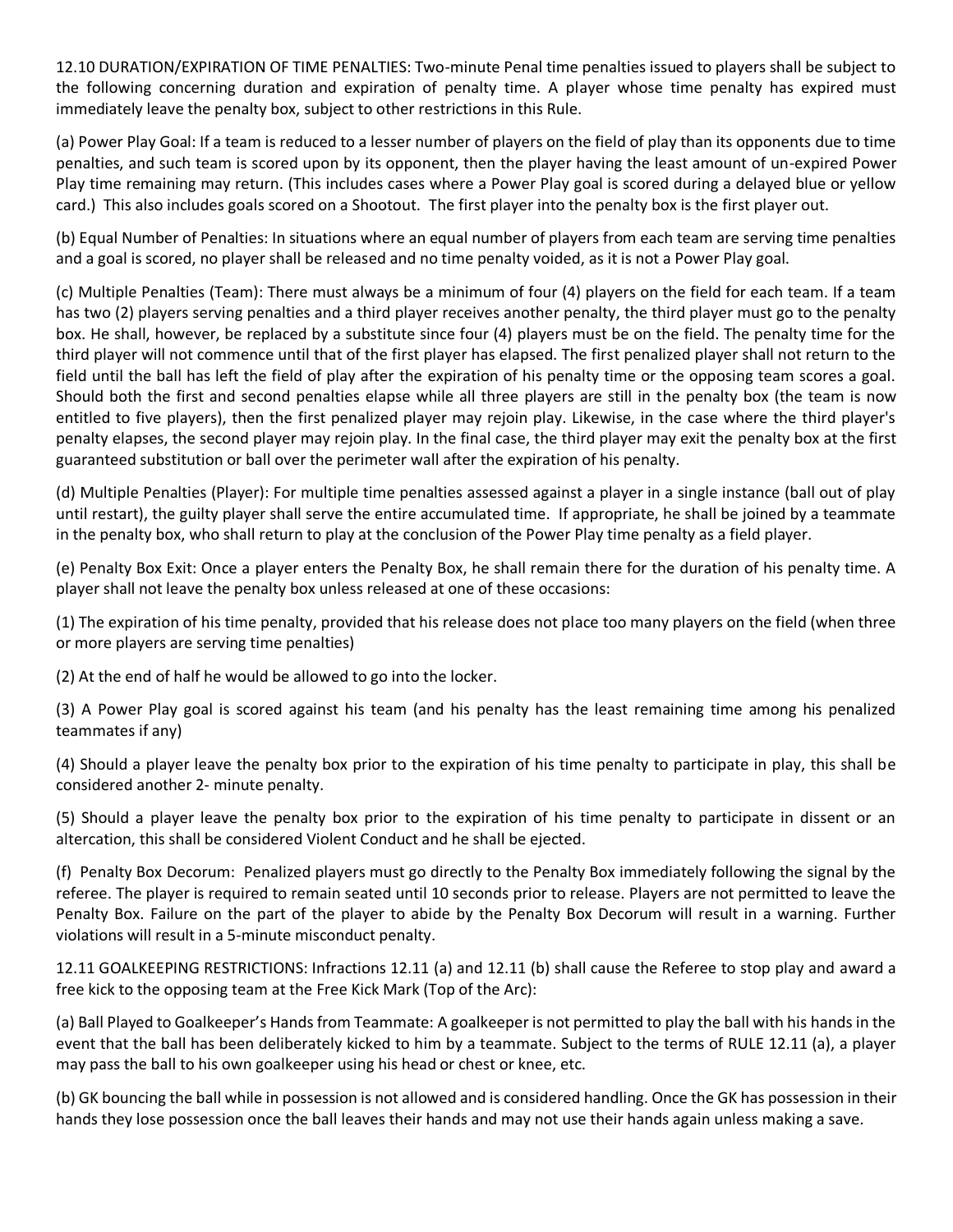(c) Illegal Procedure - Handling: A goalkeeper who receives the ball outside of the penalty area shall not handle the ball inside the penalty area. Additionally, the following situations specifically concerning goalkeepers shall apply:

1) Handball Outside Penalty Area: Intentional handball violations committed by the goalkeeper outside the penalty area shall be interpreted to be "severe in nature" and a two (2) minute Power Play Time Penalty must be assessed against the goalkeeper who, in the opinion of the Referee, intentionally handles the ball to break up a play or save a shot at goal outside of the penalty area regardless of the position of his body.

2) Goalkeeper Striking: If during play, the goalkeeper either intentionally strikes an opponent by throwing the ball violently at him or pushes him with the ball while holding it, the Referee shall assess a two (2) minute Power Play Time Penalty. **The two (2) minute Power Play Time Penalty assessed to the goalkeeper shall be served by the goalkeeper for his infraction.**

3) Goalkeeper Joining an Altercation: In situations where there is an altercation, the goalkeepers of the respective teams must remain in their respective penalty areas, or retreat into their respective penalty areas during such altercation. Such violation shall result in a five (5) minute Misconduct non power play penalty assessed against the offending goalkeeper. Referees may assess additional penalties for any participation in the altercation. The five (5) minute Misconduct Penalty assessed to the goalkeeper shall be served by the goalkeeper.

4) Goalkeeper Delay: If a goalkeeper or 6th Attacker is in possession of the ball in his team's own half of the field or receives the ball while in the goal area, the goalkeeper must release the ball from his possession within five (5) seconds or have dribbled past mid-field. Further, the goalkeeper, after distributing the ball may receive the ball back from a teammate. For violation of this rule, the Referee shall stop play and award a free kick to the opposing team at the Shootout Mark of the white line closest to the offending team's goal

#### 12.12 GOALKEEPER PRIVILEGES

(a) Obstructing Goalkeeper: If a player intentionally obstructs the opposing goalkeeper in an attempt to prevent him from putting the ball into play, the Referee shall award a free kick.

(b) Charging Goalkeeper: In cases of body contact in the Penalty Area between an attacking player and the opposing goalkeeper not in possession of the ball, the Referee shall stop the game if, in his opinion, the action of the attacking player was intentional, and award a free kick.

(c) Endangering the Goalkeeper: A player who intentionally commits a foul against the goalkeeper which in the opinion of the Referee, falls short of serious foul play (ejection) but nevertheless endangers the goalkeeper beyond what is considered to be the normal hazard of play shall be assessed a two (2) minute Power Play Time Penalty.

12.13 PENALTIES ASSESSED TO GOALKEEPER: The goalkeeper will serve any time penalty assessed to him. Any two (2) minute Power Play Time Penalty, with the exception of any Ejectionable Offenses, assessed to the goalkeeper. Any five (5) minute Misconduct Time Penalty assessed to the goalkeeper, shall be served by the GoalKeeper. The above also applies to 6th Attackers who are penalized. He is treated as a goalkeeper, although he may remove his goalkeeper jersey and give it to a teammate if the team does not have an extra 6th Attacker jersey.

12.14 EJECTED COACH RESTRICTIONS: An ejected coach may not, from the time of his ejection until the conclusion of the game, have any communication with his team's players in the arena, exclusive of his team's dressing room. This prohibition shall include any type of communication through gesticulation, radio, electronic device, or otherwise. The Referees shall report any such action to the League.

#### **RULE 13: RESTARTS**

13.1 DEFINITION: A "Restart" is a manner of resuming play after a stoppage other than a kickoff. For a stoppage of play while the ball was in play on the playing field, the following are possible: Free Kick (Rule 13.4) Penalty Kick (Rule 14) Shootout (Rule 14.7) Superstructure (White Line) (Rule 9.2) Three Line Pass (White Line) (Rule 11.1) Drop Ball (Rule 8.5, 13.5)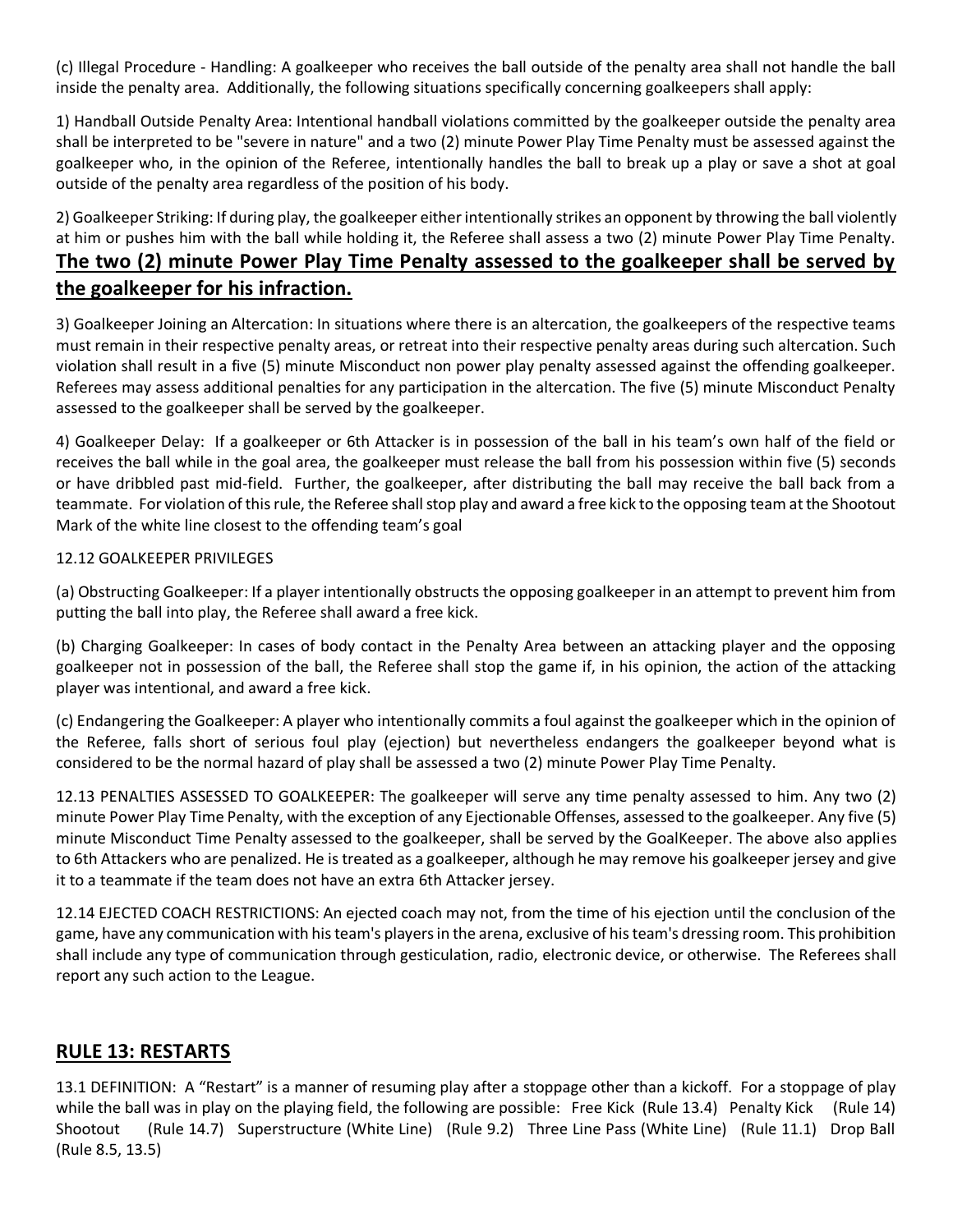For a stoppage to play because the ball left the playing field, the following are possible: Kick-In (Rule 15.1) Corner Kick (Rule 15.4) Goalkeeper Distribution (Rule 13.6) Free Kick Mark (Top of Arc) (Rule 15.2)

13.2 DEFINITION OF PLAYING FIELD: For purposes of determining restarts, the playing field includes the team bench and area in goal.

13.3 RESTART REGULATIONS AND RESTRICTIONS: If a team commits an infraction causing a stoppage of play, the opposing team is awarded a "free" kick restart. The Referee may allow a free kick to be taken from a point within a three-foot (3') radius of the point of infraction unless, in his opinion, a team gains an unfair advantage in which case the kick shall be retaken. Before a free kick is taken, the ball must be stationary and the kicker shall have five (5) seconds within which to play the ball after being spotted and signaled to play by the Referee.

(a) A goal may be scored directly against either team from any restart.

(b) A free kick taken from an opponent's Free Kick Mark (Top of Arc), Penalty Kick Mark, Shootout Mark during a shootout, the Referee signals the restart with a whistle.

(c) Except for a Drop Ball or Shootout, if the kicker, after taking the free kick plays the ball a second time before another player has touched it, a player of the opposing team shall take a free kick. Playing the ball twice includes playing the ball on the rebound off the perimeter wall before being touched by another player.

(d) During the taking of a free kick, all of the opposing players shall be at least fifteen feet (15') from the ball until it is in play. All players must give an automatic 3 feet of distance from the free kick spot or if struck by the ball within the 3 feet a 2-minute penalty will be given for delay of game. Unless the kicker asks for the 15 feet at which time the restart is done by whistle by the referee after walking off the 15 feet.

(e) Failure to put the ball into play within five (5) seconds of the Referee's signal will result in the restart being "turnedover" to the opponent. A whistle is required to restart play after a five second turnover violation.

13.4 FREE KICK RESTART: When play has been stopped for a foul listed in Rule 12.1 or for an infraction listed elsewhere in the Rules, play shall be restarted with a "free" kick taken by a player of the opposing team or GK distribution as listed below.

(a) Restart: Infraction in defensive penalty area: The restart for any infraction committed by the attacking team in the defensive penalty area will be a GK distribution on top of the ARC.

(b) Free Kick Originating in Attacking Penalty Area: Any free kick awarded to the attacking team for a foul or an infraction which occurred in its opponents' penalty area shall be taken at the Free Kick Mark (top of arc), unless a two (2) minute blue card power play time penalty is awarded for the foul. In which case the restart would be a Shootout.

(c) Pass-back: The free kick occurring after a pass-back is taken at the Free Kick Mark (top of arc).

(d) Delayed Penalty: The restart occurring after a delayed Blue Card is taken in accordance with the applicable section of Rule 12.

(e) Shootouts: The restart for a foul warranting a shootout is taken in accordance with Rule 14.

(f) Penalty Kick: The restart for an infraction warranting a penalty kick shall be taken in accordance with Rule 14.

(g) Restarts - Ball over perimeter wall: See rule 15.

(h) Corner Kick: The restart for a corner kick shall be taken in accordance with Rule 15.4.

(i) Superstructure Violation: If a Superstructure violation (Rule 9.2b) occurs (ball hitting the superstructure above the playing field), the restart shall be taken at the Shootout Mark nearest to the white line to where the ball was last played. In this case the ball is considered to have left the field and substitutions are permitted. Substitutions are permitted as the ball is considered to have left the field of play.

(j) Three-Line Pass Violation: The restart of a player three-line pass violation shall be taken at the offending team's defensive Shootout Mark. Substitutions are not permitted in this scenario as the ball has not left the field of play.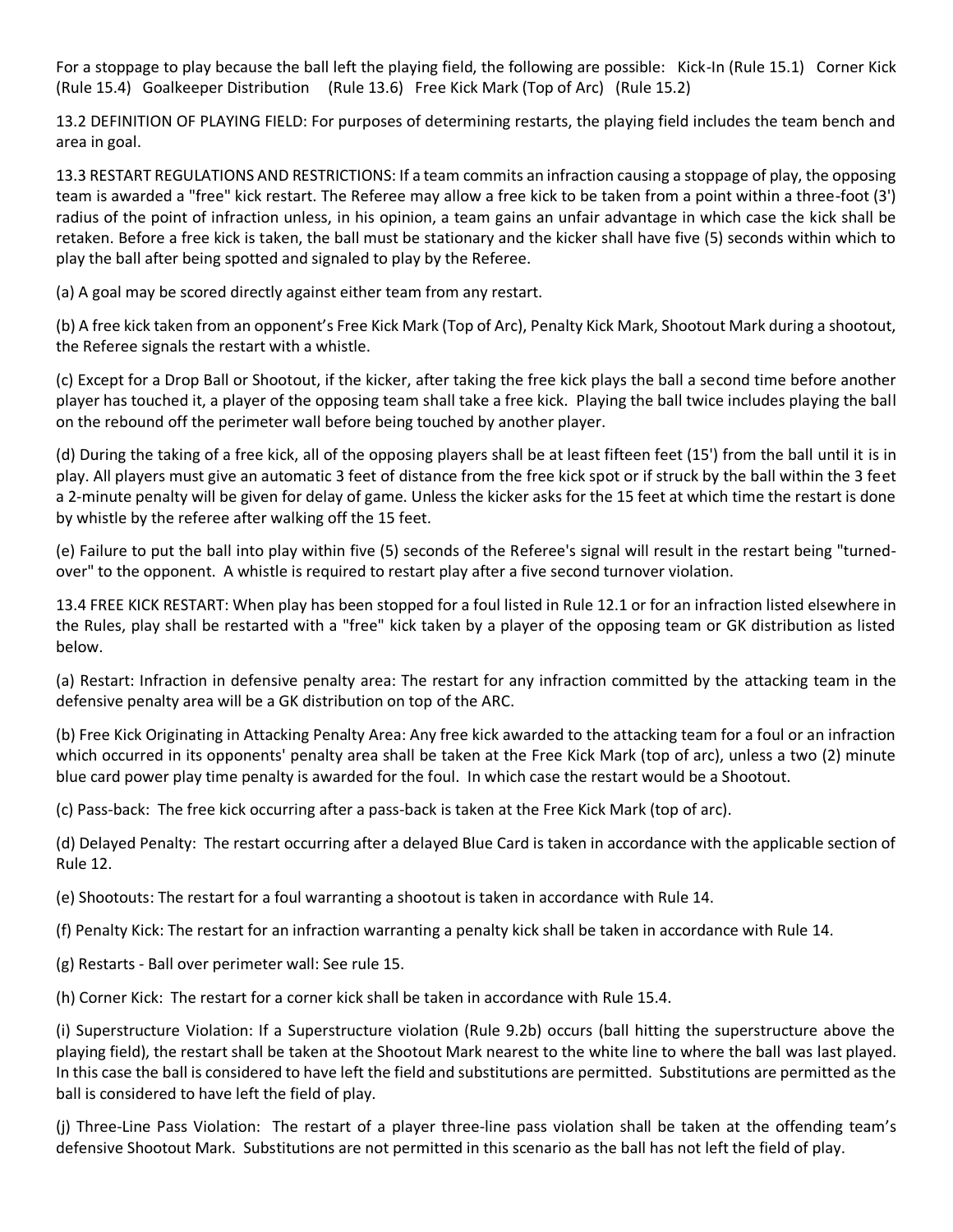(k) Infraction in Bench Area/Penalty Box: If play is stopped for an infraction which occurred in the bench area or penalty box, the game shall be restarted with a free kick taken by a player of the opposing team from the place where the ball was when play was stopped subject to exclusions in Rule 13.

(l) Any other stoppage delineated elsewhere in these Rules.

(m) Encroachment: (1) If a player of the opposing side encroaches into the penalty area or within fifteen feet (15') of the ball before a free kick is taken, and a member of the team taking the kick requests compliance with Rule13.1, the Referee shall delay the taking of the kick until the player complies. If upon the request of the Referee that player does not comply by immediately retiring the proper distance, he shall be considered guilty of encroachment. (2) If a defending player within fifteen feet (15') intentionally interferes with the taking of a free kick, he shall be considered guilty of encroachment. For all encroachment penalties, this shall be considered a Misconduct-Technical Infraction resulting in two (2) minute penalty assessed against the offending player.

13.5 DROP BALL RESTART: If neither team has clear possession of the ball at a stoppage, the Referee restarts play with a Drop Ball where the ball was when play was stopped. A Drop Ball originating while the ball is inside a penalty area takes place at the Free Kick Mark. Once the ball contacts the ground untouched the ball is "in play." In situations where the ball becomes lodged between sections of glass or unplayable at the base of the perimeter wall, it shall be considered out of play and the Referees shall restart play with a Drop Ball.

(a) The Referee may also stop play and restart with a drop ball in scenarios where the ball is jammed up against the boards by two or more opponents and not moving.

13.6 GOAL KEEPER DISTRIBUTION: Play restarts with a goalkeeper distribution by hand after an attacking player has last touched the ball before crossing the perimeter wall between the corner lines, distribution shall be taken from any point within the penalty area by the goalkeeper. The ball is considered in play once it travels outside the penalty area.

The following provisions also apply:

(a) GoalKeeper Restarts: The GoalKeeper does not have to wait on the Referee to Restart a ball out of the back net.

(b) Player Positions: Opposing players remain outside the penalty area until the ball leaves the penalty area.

(c) Goalkeeper Infraction: A goalkeeper taking a distribution may not play the ball again after it has left the penalty area until it is touched by another player. Otherwise, the opposing team shall be awarded a free kick where the violation occurred.

13.7 KICK-IN: See Rule 15.

13.8 CORNER KICK: See Rule 15

13.9 BALL OVER PERIMETER WALL (NOT BETWEEN CORNER LINES): See Rule 15

#### **RULE 14 PENALTY KICK AND SHOOTOUT**

14.1 DEFINITION: A penalty kick is a free kick from the Penalty Mark taken by a properly identified opponent against the goalkeeper without interference by other players. A penalty kick is awarded against the defending team, **Penalty kicks will Occur for any Blue Card time penalty foul committed by the defensive team inside the defensive teams penalty Area, defined as the Arc.**

14.2 PLAYER POSITIONS DURING PENALTY KICK: The Referee will not whistle for the taking of a penalty kick until the players are positioned in accordance with the following:

(a) All players, with exception of the properly identified player taking the kick and the opposing goalkeeper, shall be on the field of play but behind the yellow line.

(b) The defending goalkeeper remains on his own goal line, facing the kicker, between the goal posts until the ball is kicked. Encroachment from this position to interfere with the kicker shall result in a warning. Subsequent violations shall result in a two (2) minute Misconduct Power Play Penalty.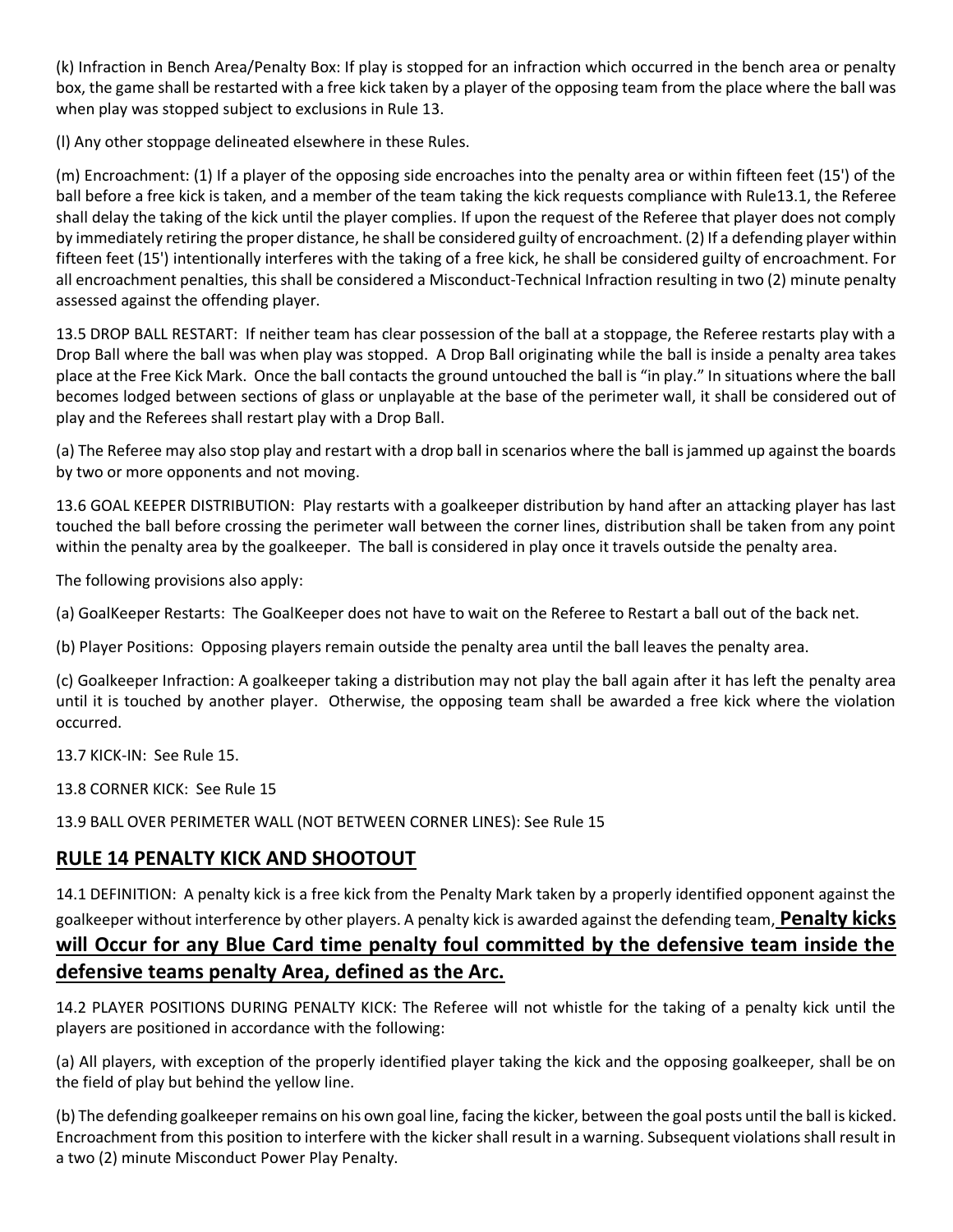14.3 BALL IN PLAY: The player taking the kick must kick the ball forward. The ball shall be deemed in play after it has been played (touched).

14.4 INFRINGEMENTS/SANCTIONS: If the Referee gives the signal for a penalty kick to be taken and, before the ball is in play, one of the following situations occurs:

VIOLATION/KICKER: The player taking the penalty kick infringes the Rules; the Referee allows the kick to proceed.

(a) If the ball enters the goal, the kick is retaken.

(b) If the ball does not enter the goal, the kick is not retaken.

VIOLATION/GOALKEEPER: The goalkeeper infringes the Rules; the Referee allows the kick to proceed.

(a) If the ball enters the goal, the goal is awarded.

(b) If the ball does not enter the goal, the kick is retaken.

VIOLATION/DEFENDING TEAM: A teammate of the goalkeeper crosses the yellow line, the Referee allows the kick to proceed.

(a) If the ball enters the goal, the goal is awarded.

(b) If the ball does not enter the goal, the kick is retaken.

VIOLATION/TEAMMATE OF KICKER: A teammate of the kicker crosses the yellow line, the Referee allows the kick to proceed.

(a) If the ball enters the goal, the kick is retaken.

(b) If the ball does not enter the goal, the kick is not retaken.

VIOLATION BOTH DEFENDING TEAM AND ATTACKING TEAM: A player of both defending team and attacking team infringe the Rules: the kick is retaken.

For any infringement of Rule 14.4, the offender shall receive a warning. Subsequent violations shall result in a two (2) minute Misconduct Penalty (Power Play) assessed against that individual.

14.5 VIOLATIONS AFTER THE PENALTY KICK IS TAKEN: If after the penalty kick has been taken:

(a) The kicker touches the ball a second time: a free kick is awarded to the opposing team from the top of the ARC.

(b) An outside agent stops the ball, as it moves forward, the kick shall be retaken.

(c) The ball rebounds into play from the goalkeeper, crossbar, goalpost, perimeter wall, or corner post and is stopped in its course by an outside agent; the Referee shall stop play and restart by dropping the ball in accordance with Rule 8.5.

14.6 PENALTY KICK IN EXTENDED PLAY: Play shall be extended at the end of any period to allow a penalty kick to be taken or retaken. The extension shall last until the Referee has decided whether or not a goal is scored

(a) Direct from the penalty kick.

(b) Having rebounded from either goal post or crossbar directly into goal, or

(c) Having touched or been played by the goalkeeper.

(d) Or any combination of (b) and (c) The period shall terminate immediately after the Referee determines whether a goal has been scored. The provisions of all foregoing paragraphs shall apply in the usual way except that no players other than the kicker and the opposing goalkeeper shall be allowed on the field.

14.7 SHOOTOUT: A shootout shall be awarded for any of the following fouls committed by a defending player in his defensive half of the field which denies the attacking team of an obvious goal scoring opportunity.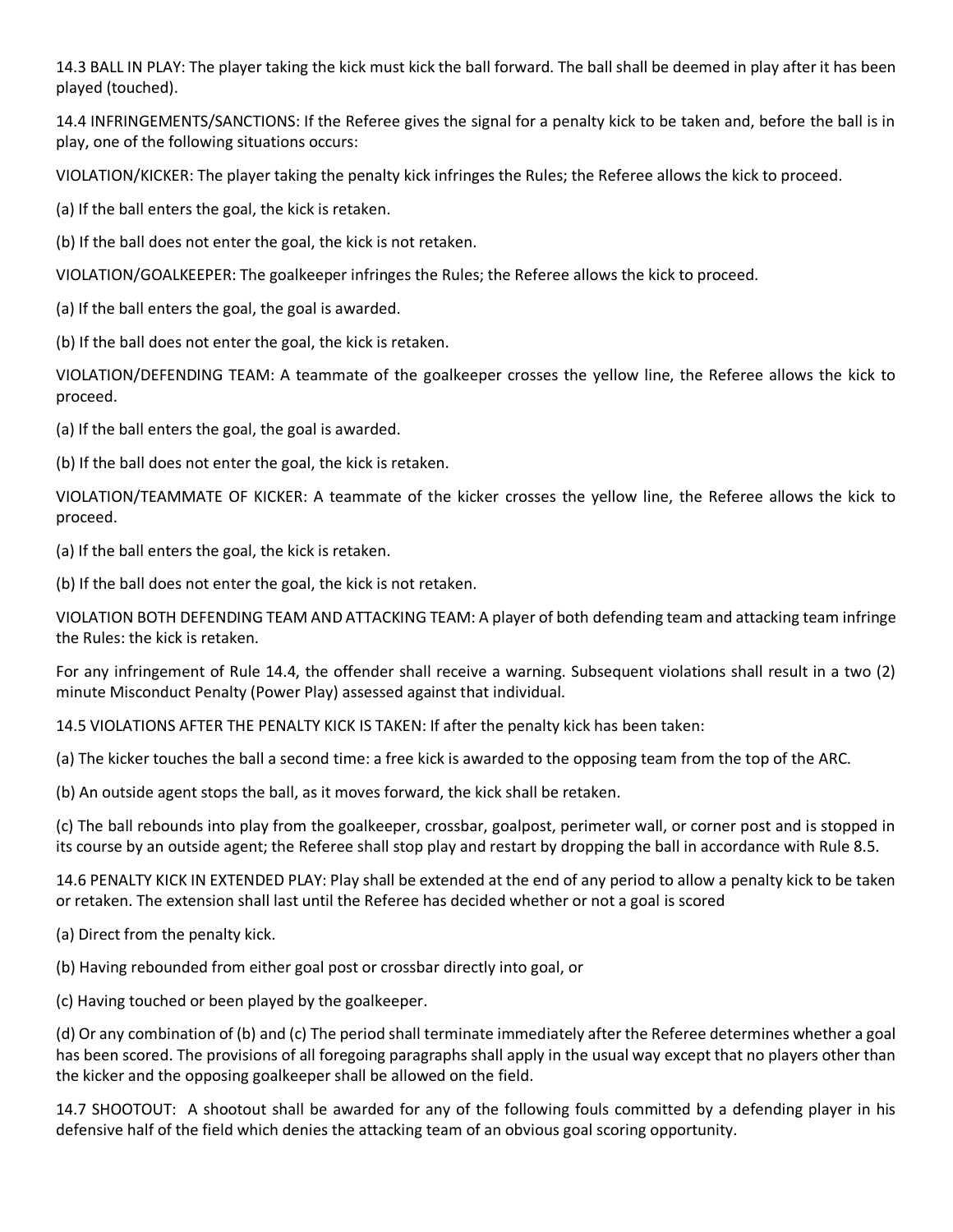(a) A foul from behind against an attacking player, having control of the ball or the likelihood of gaining control of the ball; and one or no defensive players between himself and the goal.

(b) Any foul by a defender where he is the last player on his team between the attacking player with the ball and the goal. The infraction if denying a goal scoring opportunity will be issued a Red Card for the Last Man Foul.

#### 14.8 APPLICATION OF SHOOTOUT:

(a) The ball is placed at the Shootout Mark (yellow line) nearest the attacking goal.

(b) All players of the attacking team stand behind the halfway line and outside of the center circle.

(c) Players of the defending team stand behind the halfway line and inside of the Center Circle.

(d) The goalkeeper has at least one foot on his goal line and may not move off of it until after the Referee whistles the Shootout to begin.

(e) Once the Referee whistles the Shootout to begin, from that moment, all of the players behind the halfway line may move into the attacking half of the field. The player taking the Shootout plays the ball forward using any legal manner to score (e.g., direct shot on goal, dribbling and shooting, playing the ball off of the boards, passing to a teammate, etc.), and play resumes; except that

(f) Neither team may substitute for the first three (3) seconds of a Shootout. Such a substitution is a violation and the Referee should immediately whistle the play dead and shootout be retaken. The offending team will be issued a Team Warning and any subsequent violations will result in a two (2) minute Misconduct Power Play penalty. (It shall be the coach's choice as to which player serves the penalty, which shall not accrue against that player for purposes of multiple accumulated time penalty ejection).

(g) The goalkeeper shall be restricted to goalkeeping privileges while inside the penalty area. Any foul (12.1) committed by the goalkeeper, regardless of field position, shall be penalized by an additional two (2) minute Power Play penalty and the taking of a penalty kick by any member of the offended team. The goalkeeper shall "not" serve the appropriate time penalty, which shall be recorded. Refer to Rule 12.13 for clarification.

(h) Any foul (12.1) committed by a defender during the shootout process, regardless of field position, shall be penalized by an additional two (2) minute Power Play penalty.

(i) If a shootout infraction is called with less than 5 seconds remaining in any quarter, the game shall be extended to allow the shootout to conclude by the ref adding time to show 5 second of remaining time on the scoreboard clock.

(j) If any player from either team leaves the halfway line prior to the whistle being blown to start the shootout, the Referee should immediately whistle the play dead and the shootout be retaken.

#### **RULE 15 RESTARTS - BALL OVER PERIMETER WALL**

15.1 KICK-IN: When the ball is played over the perimeter wall along the touchline, it shall be kicked in from the point it crossed the perimeter wall by an opponent of the team who last touched the ball before it went out of play. The Referee shall signal the commencement of the Kick-In. If the ball touches a player or personnel on the bench, who is inadvertently extending into the playing field, or if the ball exits the field through an open bench door, the Kick-In shall be awarded to the opposing team.

15.2 BALL OVER PERIMETER WALL (NOT BETWEEN CORNER FLAGS): If a defensive player, plays the ball directly over the perimeter wall while it is in play from anywhere in the defensive zone (between Goal line and Yellow line), considered a defensive clearance, the Referee shall award a free kick to the opposing team at the Free Kick Mark (Top of the Arc) closest to the offending team's goal.

Any ball which hits a player, the boards, plexiglass, a ref or bounces on the field before going out of play over the wall or glass shall result in a KickIn. This rule is in no way intended to punish good defensive play; a block or deflection by a defender, which then passes over the perimeter wall, shall result in a Kick-In at the touch-line, unless it deflects upwards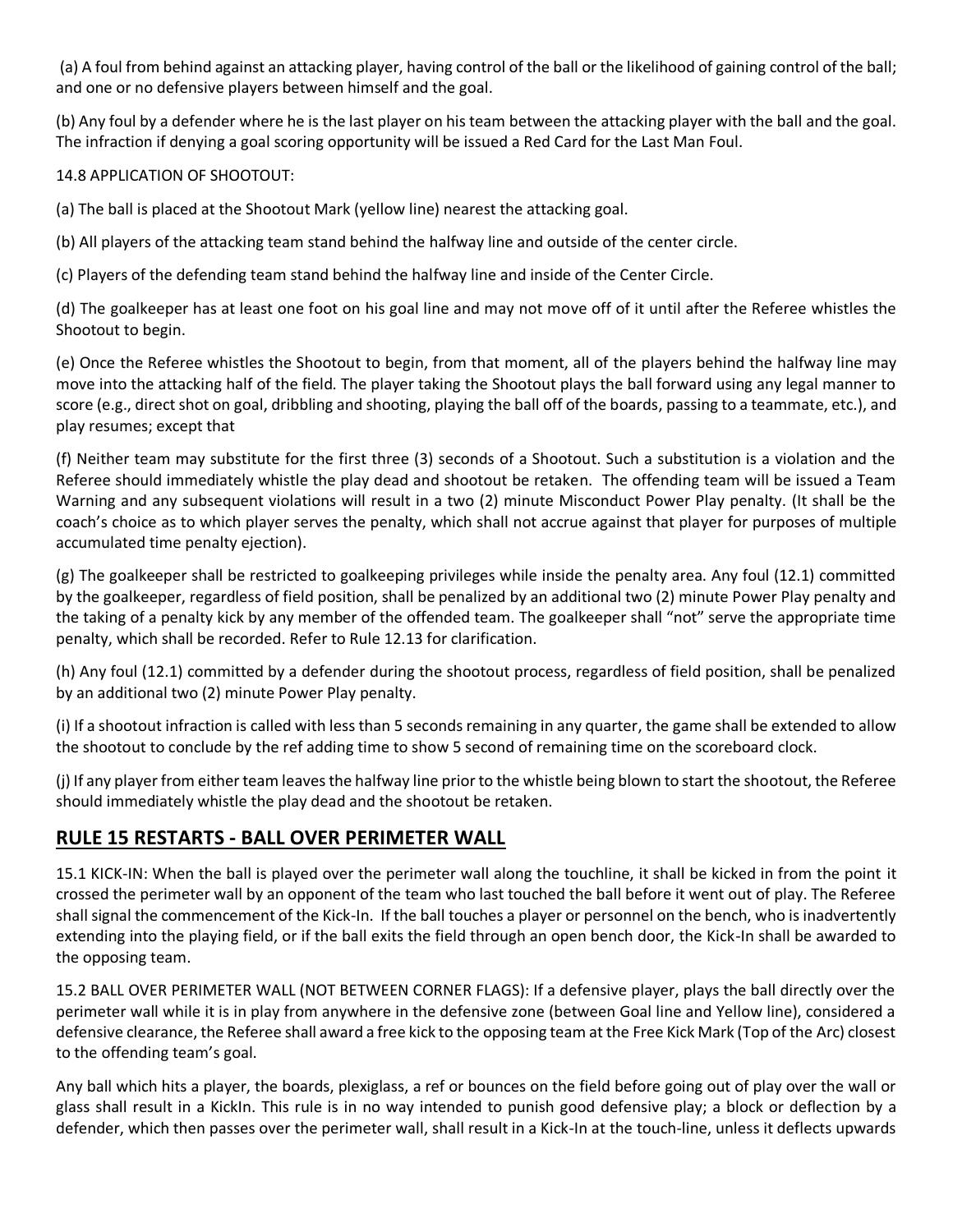and hits the superstructure or roof, then it is taken at the yellow line. A ball going over the perimeter wall last played by the attacking team, shall result in a Kick-In at the touchline.

15.3 GOALKEEPER DISTRIBUTION: After an attacking player has last touched the ball before crossing the perimeter wall between the corner flags, play restarts with a goalkeeper distribution by hand.

15.4 CORNER KICK: When the whole of the ball having last been played by one of the defending team passes over the end perimeter wall between the corner flag posts, excluding when a legal goal is scored, a member of the attacking team shall take a corner kick, subject to exclusions in Rule 11.2. A goal may be scored directly from such a kick.

(a) Placement: The whole of the ball shall be placed on the corner mark at the nearest corner spot, and it shall be kicked from that position.

(b) The team taking the corner kick does not have to wait for a whistle unless they ask for the 15 feet of distance.

## **RULE 16: ALL RULES ARE SUBJECT TO AMENDMENTS BY SOCCERHAUS**

16.1 Any Amendments will be presented to all teams via email and posted at the facility. Amendments to the rules are reviewed every August and will be implemented starting when the next session begins after the amendments have been posted.

16.2 SoccerHaus Rules of play for Soccer comply with the MASL / PASL Professional Leagues, some adjustments have been made to ensure the safety of our players.

## **RULE 17: EXPECTATIONS OF OUR PLAYERS AND PATRONS AT SOCCERHAUS**

17.1 All Players and Patrons of SoccerHaus are expected to treat all employees, referees, each other, and employees of the UPPER90 Tavern with the same level of Respect that you will receive from our staff members at all times. Any player or patron violating or disrespecting an employee, referee, each other, or UPPER90 employee will be asked to leave the facility.

17.2 Any Player or Patron causing damage to the facility in any way shape or form will be held responsible for fixing or paying to have the damage fixed before they will be allowed to return to SoccerHaus as a player or a patron. If the player or patron is under 18 years of age then the parents will be held responsible.

17.3 Any Player attempting to play Soccer after consuming alcohol either at the UPPER90 Tavern or outside of the facility will not be allowed to play their game, this will be at the discretion of the Referee and the assistant Referee ( Scorekeeper) or any of the employees of SoccerHaus or UPPER90 Tavern. Anyone attempting to play under the influence of alcohol or drugs will be an immediate ejection from the game and a review for further disciplinary action from the disciplinary committee.

## **RULE 18: All Players, Parents or Guardians, and Coaches are expected to READ and adhere to all SoccerHaus Soccer Rules.**